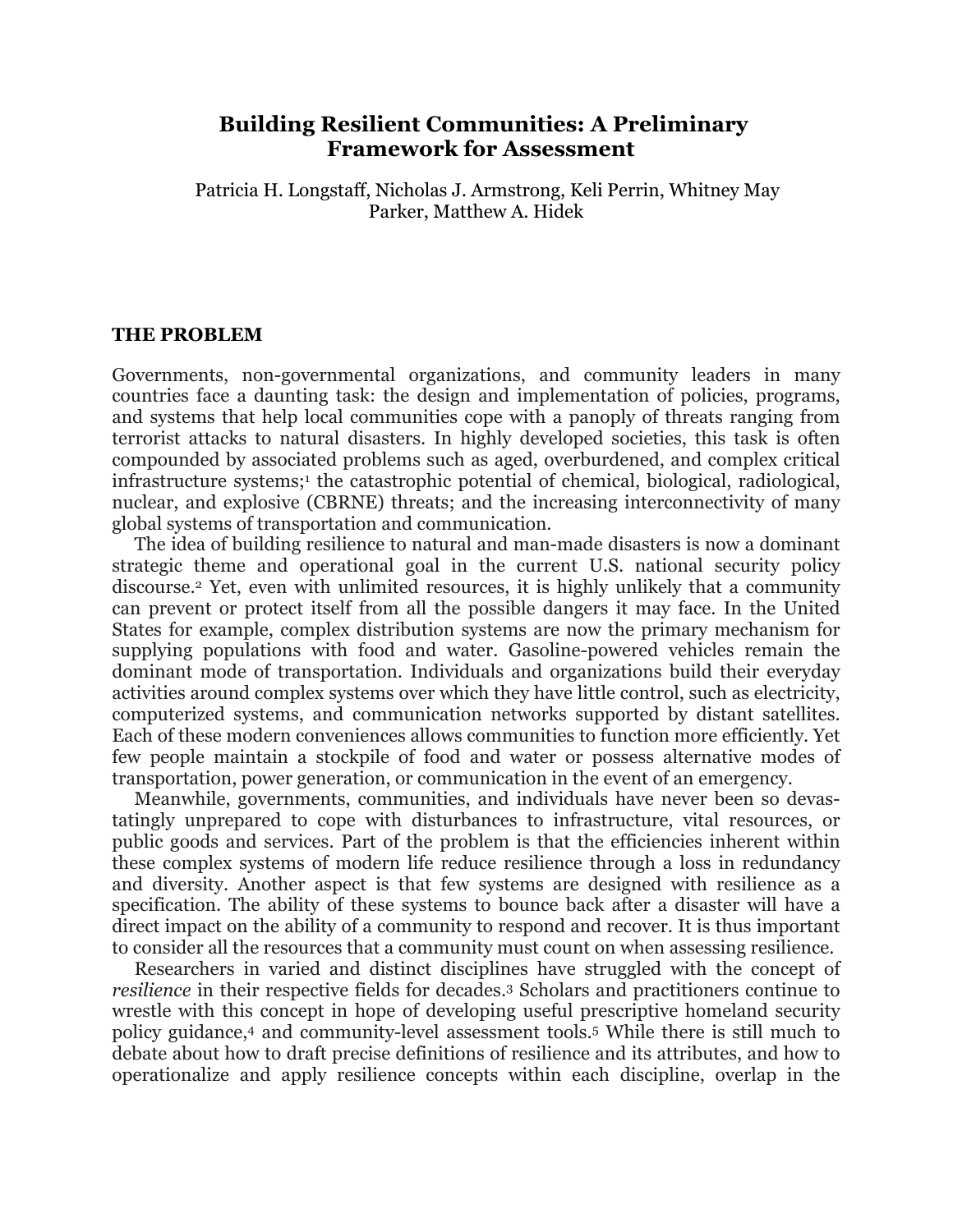research of each discipline is significant enough to be instructive as to what makes systems resilient.

The recent focus on resilience marks a shift from *resistance* strategies focused solely on the anticipation of risk and the mitigation of vulnerability to more inclusive strategies that integrate both *resistance* (prevent, protect) and *resilience* (respond, recover) in the face of disasters. In the past, some scholars have maintained that anticipation strategies should be used to focus on known problems, while those geared towards resilience are better suited for the unknown. It is important to point out that individually, both aspects have shortfalls. Just as planning based on anticipated threats can lead to resource investments to counter hazards that never materialize, planning from the broader resilience standpoint may call for the short-term diversion of resources in an effort to ensure long-term sustainability.6

Compounding the challenge is the difficulty in developing a flexible planning process that responds to changing conditions.7 The greater the uncertainty, the greater the need for flexibility.8 Yet, the pervasiveness of "worst-case," "probabilistic" planning lacks the "possibilistic thinking" needed to face both the dangers *and* the opportunities that no one can predict.9 Finding the right balance between anticipation and adaptation, order and chaos, resistance and resilience is the challenge each community must face and calls for an approach based on continuous learning and transformation,<sup>10</sup> rather than anticipation and control.11

This article moves beyond *debating definitions of resilience*, towards the development of a preliminary conceptual framework for *assessing community resilience*. We recognize that not all frameworks are created equal, nor do they satisfy all constituent audiences.12 The proposed framework presented herein is consistent with Nobel Laureate Elinor Ostrom's stated purpose of a framework: to "identify the elements (and the relationships among these elements)...to consider for analysis...organize diagnostic and prescriptive inquiry...[and] provide the most general set of variables that should be used to analyze all types of settings relevant for the framework."13 It does not outline a cookie-cutter solution for all communities to apply, but rather an approach that allows community leaders and policymakers to begin to think about resilience as it pertains to their own community's unique circumstances. While sacrificing operational specifics in the interim, it summarizes the core attributes of resilient systems (resource performance, resource diversity, resource redundancy, institutional memory, innovative learning, and connectedness) in the context of five key community subsystems (ecological, economic, physical infrastructure, civil society, and governance). Through the examination of each community subsystem, a preliminary, community-based, resilience assessment framework is proposed for continued development and refinement.

In leading up to this conceptual framework, however, the article presents the definition of resilience used here, an argument for a community-based approach, and a description of what we believe the research shows are the core attributes of resilience within community systems.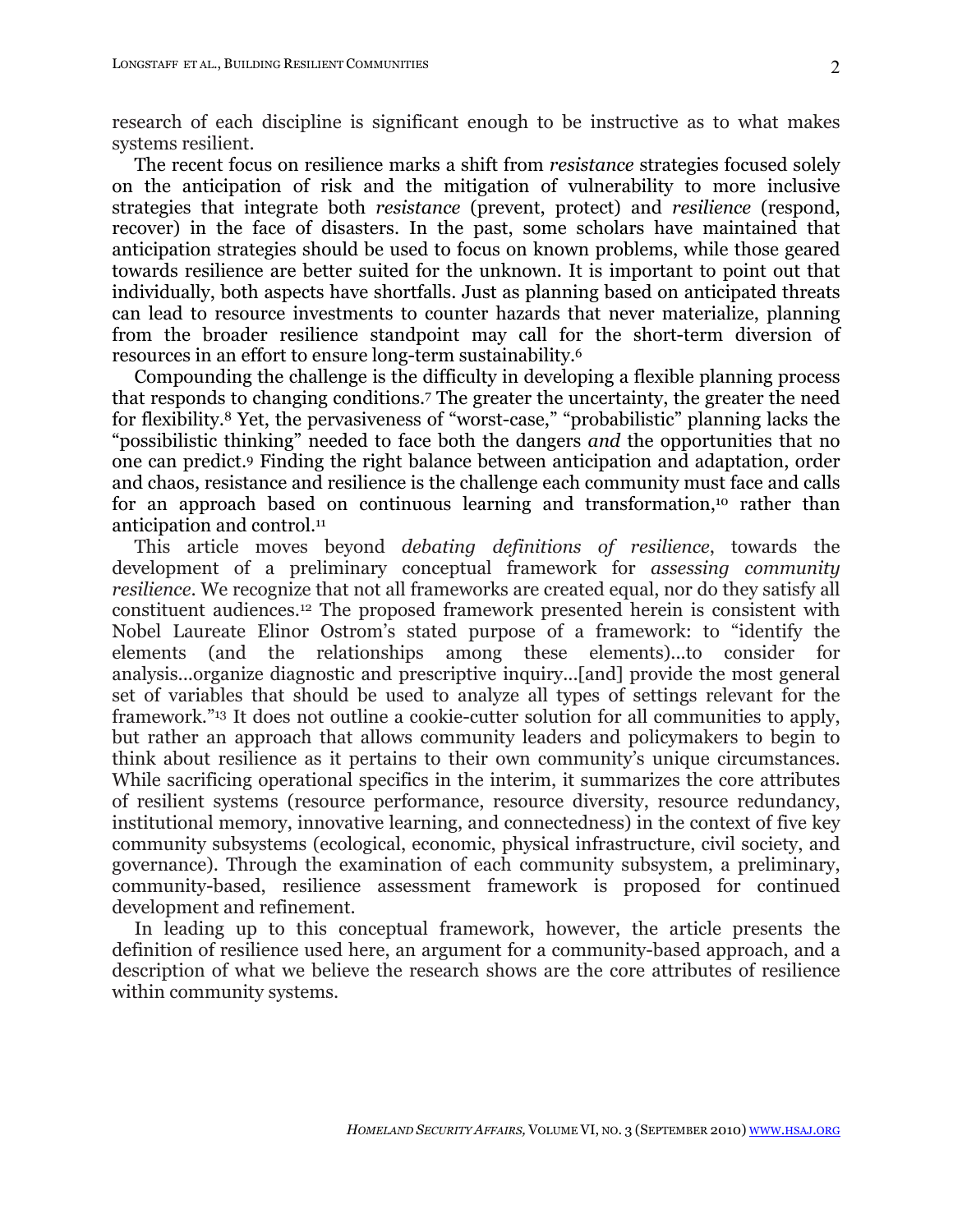### **WHAT IS RESILIENCE?**

In current policy debates, the meaning of resilience varies by disciplinary perspective. For most, resilience (with its roots in the Latin word *resilio*) means to adapt and "bounce back" from a disruptive event.14 Similarly, resilience also refers to the ability of a system to absorb, change, and still carry on.15 As applied to social systems, resilience refers to the capacity of a community system, or part of that system, to absorb and recover from disruptive events.16 We have adopted the definition used by scholars at the multi-disciplinary Resilience Alliance because it is applicable across the relevant systems examined here: *the capacity of a system to absorb disturbance, undergo change, and retain the same essential functions, structure, identity, and feedbacks*.17 It can be a characteristic of individuals, small groups, networks, organizations, regions, nations, or ecosystems. This definition retains the core concepts of those definitions semi-officially adopted by federal agencies responsible for homeland security.18

Note that resilience does not necessarily mean that the system will look just as it did before a disturbance or "surprise." It will maintain its functions but individual parts of the system may have changed (adapted) to new conditions in the environment. For example, sometimes, when part of a system is not resilient and fails, other parts of the system must assume its functions and appropriate its resources. Thus, a resilience strategy does not guarantee short-term stability, but rather survivability of the system's essential functions in the long term. Resilience is often an emergent property of the system,<sup>19</sup> and therefore often difficult to measure and predict.

Resilience is sometimes confused with the concept of "resistance" – an attempt to prevent or stop disruptive events from happening. Resistance strategies include physical countermeasures such as trying to stop terrorists from boarding aircraft and building firewalls to protect computer systems from intruders. Resilience strategies, on the other hand, assume that resistance may not always be possible and thus include the provision of or access to alternative resources and services if the resistance strategy fails.

Resistance is not antithetical to resilience. Rather, resilience subsumes it. If a community can resist a disturbance, its resources are robust enough to prevent the disturbance from reducing community functioning without any need for adaptation. However, a strategy that only directs resources toward resisting threats would almost certainly be costly, and possibly conflict with societal norms and individual liberties. Moreover, when resistance strategies fail, they have a tendency to fail catastrophically.<sup>20</sup>

### **A COMMUNITY-BASED APPROACH**

We do not assume that government is the primary guarantor of resilience, although it can be an important facilitator. Similarly, we do not assume that there is one optimal set of choices or resource allocations for all societies preparing and planning for potential "surprises" that may come their way. Nor do we assume that the choices that social groups make today will work in the future. Although resilience can be fostered on multiple scales, the community is an appropriate level for building basic resilience.

A central reason we focus on resilience at the community level is because most disasters are local and affect communities differently – a flood or earthquake would not affect residents of Singapore the same way that it would affect residents of San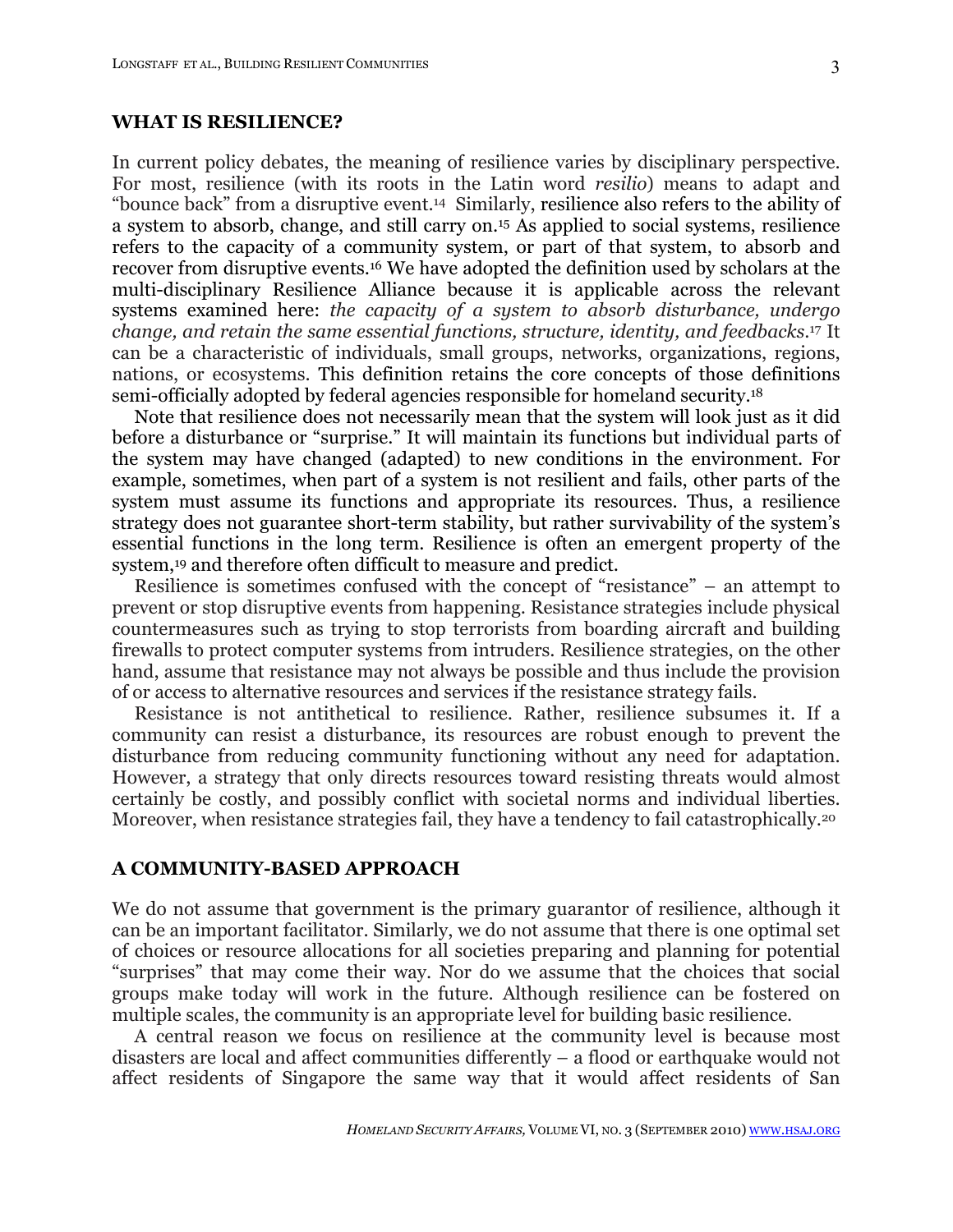Francisco, California. Communities are unique and have their own local needs, experiences, resources, and ideas about prevention of, protection against, response to, and recovery from different types of disasters. Each community has access to resources and the ability to manipulate and make decisions that single individuals do not. Since all disaster planning and response requires the immediate involvement of a wide range of local institutions (often in concert with state and national organizations), they are typically the appropriate level of focus for emergency planning and response activities. A community-level focus on resilience – as opposed to a "one-size-fits-all" or "top-down" approach – results in local participation, ownership, and flexibility in building resilience.21 Moreover, because communities are parts of greater wholes (states, regions, and nations), a bottom-up community resilience approach builds state, regional, and national resilience concurrently.<sup>22</sup> Strengthening local coping capacity can help empower local communities rather than foster institutional dependency.23

A community is a group of people who share a common physical environment, resources, and services, as well as risks and threats. It is also a collective body that has boundaries (often geographic), internal and external feedbacks, and "a shared fate."24 Because of this, a community is a complex physical and social system comprised of many sub-systems.25 For example, a typical metropolitan area encompasses a diverse collection of districts and neighborhoods within the central city and its suburbs, with very different land-use norms, social interactions, income levels, and access to resources. Some experts refer to the "footprint" of a community as the region from which a city pulls its resources, that receives the city's waste, or that depends on the city's economy. This footprint usually reaches well beyond the city limits.26 Disruption of community systems can come from external points and have broad effects within and without. For instance, the source that generates and provides power to an urban energy system is part of that system, but may be located well outside of the given urban area.<sup>27</sup>

In contrast, a rural community might be limited to a smaller collective of residents inhabiting a valley or mountainous region. Likewise, rural subsystems will vary in form and significance to overall community functioning. For instance, the family (as an institution) and religious organizations may play a more dominant role in rural settings than they do in urban settings.

Within both communities and regions, there is usually a high level of interaction among government, corporate, nonprofit, and individual participants when addressing common needs.28 Indeed, many communities already engage in comprehensive community planning. Therefore, we presume that communities will define themselves in conducting any resilience self-assessment. Also, our analytical model seeks to close the practical gap between state-provided security, human safety challenges such as disasters and terrorism, and trans-boundary connections between public and private resources as well as multiple planning and response levels within communities.29

## **Attributes of Community Resilience**

What makes one community bounce back from a disruption quickly while another will struggle for years? What is resilience in a community setting? Simply put, it is the ability of a community to absorb a disturbance while retaining its essential functions. This does not mean that its degree of functionality remains in a constant state but that functionality will return in one form or another in a relatively short period of time. To be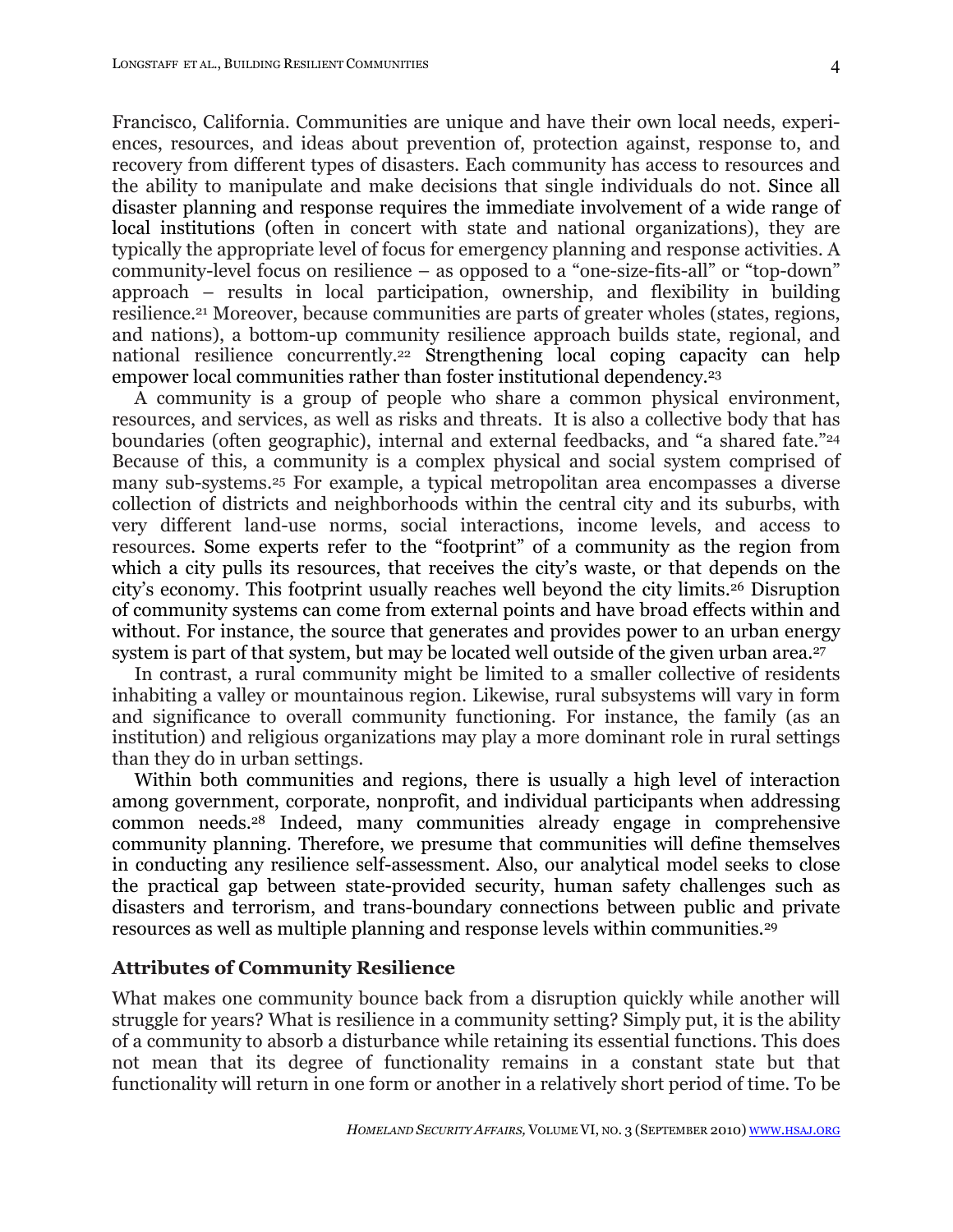resilient, the community must have both the resources available and the ability to apply or reorganize them in such a way to ensure essential functionality *during* and/or *after* the disturbance. Furthermore, since the community governance process will differ based on each geographical setting, measures taken with the aim of improving a community's assessment of its own resilience must be highly context-specific.30 After a comprehensive literature review of resilience in multiple disciplines,<sup>31</sup> such as organization theory, political science, economics and specific grounding in the tradition of ecological resilience and the work of the Resilience Alliance,32 we propose a model that allows communities to evaluate and plan for their resilience based on an analysis of the robustness of their available resources and adaptive capacity to utilize their resources.

Before elaborating further on what resource robustness and adaptive capacity entail, we note the broader implications for communities. Communities with a highly robust pool of resources and a high degree of adaptive capacity will be the most resilient. However, few communities will have the luxury of possessing high levels of both. If a community is either high in resources or high in adaptive capacity, they can afford to have somewhat less of the other and remain relatively resilient if they take these assets into account in their planning. However, when communities possess low levels of resources *and* low levels of adaptive capacity, they will be less resilient. So, if a community is lacking in resources, it should concentrate on building its adaptive capacity. For example, if a community lacks funds (resources) for advanced communications equipment, it can utilize resources on hand and self-organize in such a way (adaptive capacity) to perform the desired function. Hypothetically, two communities could have an equal amount of resilience, but a different mix of resources and adaptive capacity.



**Figure 1. Resource Robustness and Adaptive Capacity**

### **Resource Robustness**

Resources are critical to a community's sustained functioning and provision of public services under a variety of conditions, in times of normalcy or crisis. Communities can evaluate the *robustness* of their resources by looking at the performance, diversity, and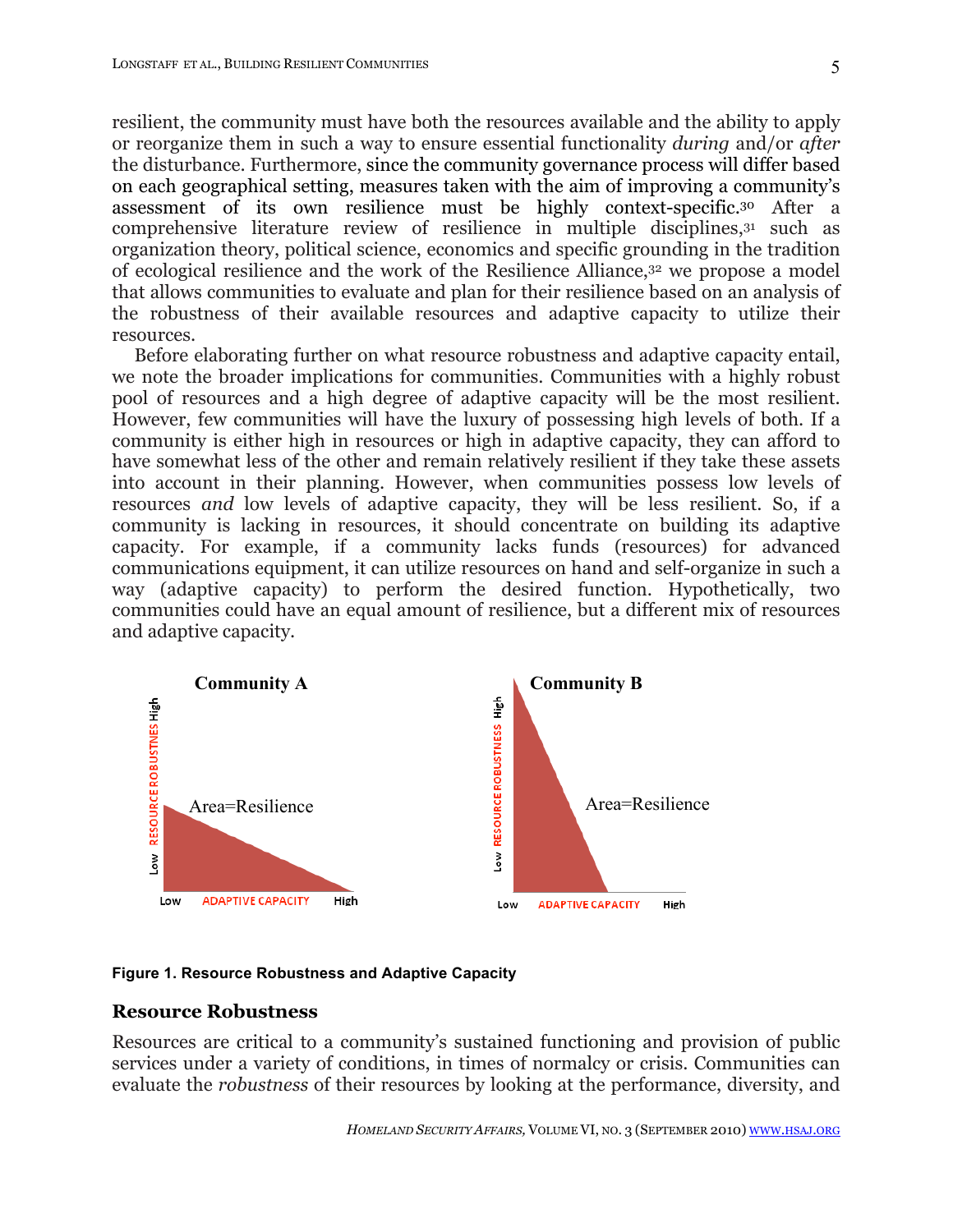redundancy of what is available to them. Resources are defined as "objects, conditions, characteristics, and energies that people value."33 Importantly, this definition emphasizes the localized, value-laden quality of such an object or condition. Resources considered valuable to one community may not have the same inherent value to another, especially across different regions and cultures. Resources that are objects or conditions could range anywhere from snowplows to schools, from hospitals to food and water supplies, or from social cohesion to economic wealth. Likewise, characteristics and energies such as leadership, education level and ethical values could also be considered resources to a community.

*Performance* "describes the general level of capacity and quality at which an element or elements of a system performs an essential role."34 Performance answers the question, "how well does this resource accomplish a particular function?" For example, a hammer performs better than a wrench for sinking a nail, because it is designed specifically to drive nails into solid objects. Performance of an object or condition also includes a quality relative to those of a similar nature. Thus, a stronger, more durable hammer performs better than those of inferior design, and thus has a higher relative quality. When looking at the function of water distribution within a community it would be important to know how well the water system works under average conditions and what might make it vulnerable to collapse.

*Diversity* is a measure of different types of available resources that perform a particular function.35 A community that has high diversity in its available resources for critical functions will have a multitude of options for accomplishing those particular functions. Hammers, nail guns, and other hard objects all provide a diversity of options to sink nails. Yet, if the function is to attach one object to another, adhesives such as glue, screws and screwdrivers, staples and staplers, if available, provide a diversity of resources to draw upon, albeit with varying degrees of performance. Likewise, if there are several communication systems in a community (i.e., radio and reverse-911) there will be more chance to reach all citizens with important information and more likelihood of reaching people if one of those communication systems becomes inoperable.

Diversity can also come in the form of information and ideas for approaching a particular task. All else equal, a planning team comprised of individuals that come from a variety of backgrounds and experiences possesses a greater collective diversity of ideas and knowledge and, thus, a greater number of options to tackle a problem, compared to a team of individuals from similar backgrounds.

*Redundancy* is a quantifiable measure, or count, of a single resource type that performs a specific function.36 Redundant resources provide a failsafe, or back-up, when any individual unit fails. Redundancy is also a form of operational slack, or buffering from external shocks. Having many hammers provides a high degree of redundancy for sinking nails. If one breaks, there are more to use. Likewise, emergency savings accounts are a form of redundancy in financial terms and allow for the continuance of an individual or family's lifestyle in the event of a job loss or unexpected event. A seventy-two-hour emergency preparedness kit allows a household to sustain itself in the event of a disaster, until a community response organization can respond and restore power and other basic services.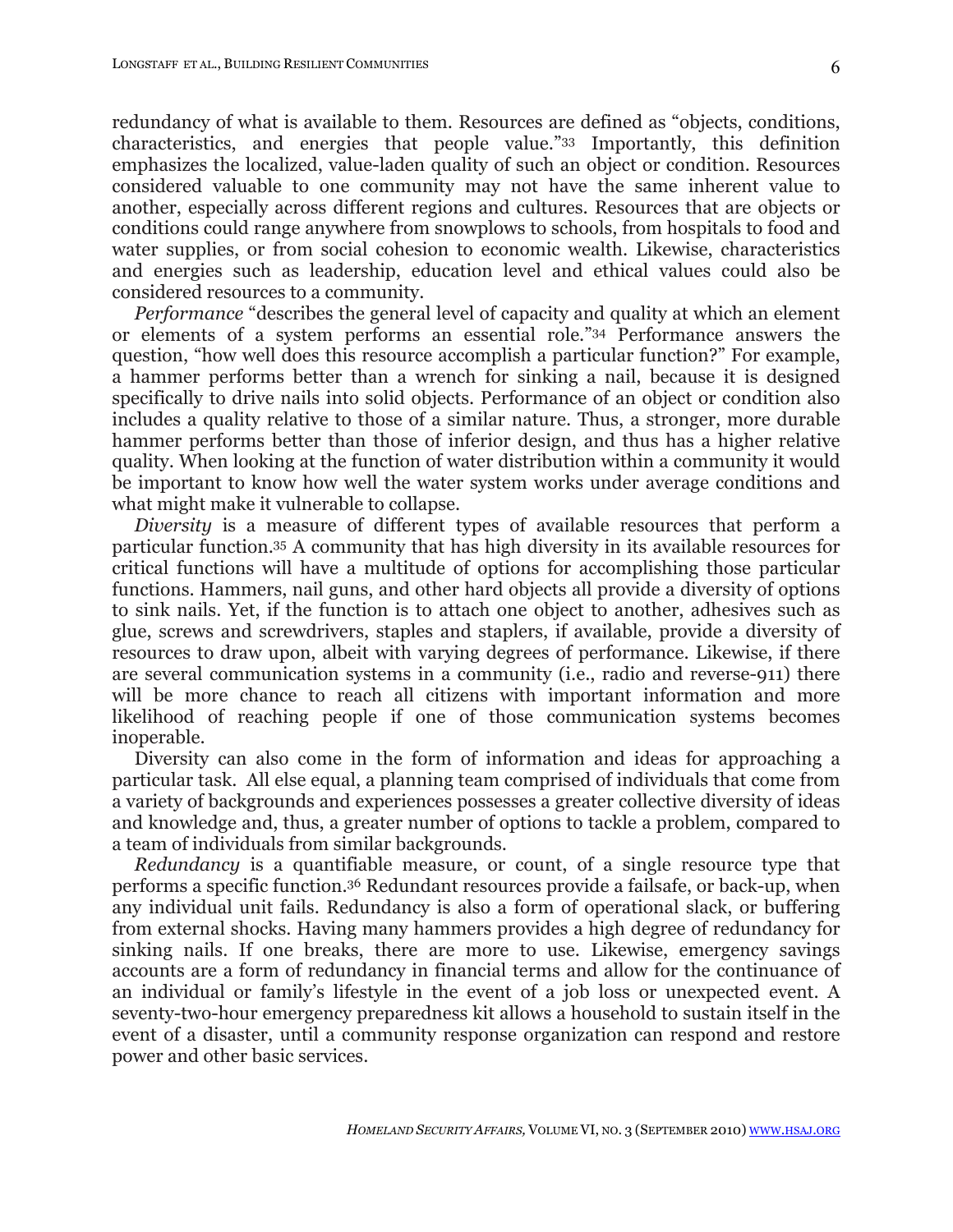However, redundancy is often expensive. It means that there are resources sitting in reserve that may not be used – even while the community pays to maintain them. This becomes an important tradeoff that each community must make and depends in large part on how valuable a resource is to them and how likely it is that resource will be disrupted.

When combined, the performance, diversity, and redundancy of available resources determine a system's overall robustness.37 That is, its ability to provide critical functions under a variety of conditions. For example, the robustness of a water system would be greatest when the system has high performance (i.e., sound delivery mechanisms, pipes, pumps, etc.), redundancy (i.e., multiple water lines), and diversity (i.e., multiple sources such as rivers, lakes, aquifers, and runoff). Every community, and each system within a community, must decide how to allocate time and money between performance, redundancy, and diversity, keeping in mind that it may be best to have a balance of the three attributes – not maximizing one to the detriment of the others.38

### **Adaptive Capacity**

A community's *adaptive capacity* is a function of the ability of individuals and groups to: 1) store and *remember* experiences; 2) use that memory and experience to learn, *innovate*, and reorganize resources in order to adapt to changing environmental demands; and 3) *connect* with others inside and outside the community to communicate experiences and lessons learned, self-organize or reorganize in the absence of direction, or to obtain resources from outside sources.39 Thus, institutional memory, innovative learning, and connectedness determine the foundation of adaptive capacity on a community level.

*Institutional memory* is the accumulated shared experience and local knowledge of a group of people. Over time, institutional memory is amassed through group-level observation and stored in a variety of ways such as documented records or repetitive rituals and ceremonies that are carried on as group membership evolves over time.40 Rituals reinforce institutional memory by facilitating and reinforcing the recollection of rules and policies as well as the interpretation of changes or disturbances in the environment. Information and knowledge management systems that store, distribute, and aid in interpretation of large quantities of data are helpful in retaining institutional memory but only if they are accessible by people who need them, when they need them.

*Innovative Learning* is the ability of the group to use its information and experience to create novel adaptations to environmental changes or to avoid repeating old mistakes. Innovation is a form of dynamic learning that places emphasis on the capacity to identify and "create new responses or arrangements."41 Innovative institutions sometimes encourage trial-and error type learning by allowing "errors and risk-taking behavior."42 Other times innovations occur in a more deliberate way by putting new ideas or resources together with old ones when current strategies are not working. It is true that necessity is often the mother of invention. Innovative learning can be reduced by a failure to admit that something is not working to provide an important resource or function. This kind of learning can be especially difficult when it has to happen as an unanticipated disruption is unfolding. During a disruption, spreading information about the innovative learning going on in a community (both what is working and what is *not* working) requires a trusted source of information that may or may not be government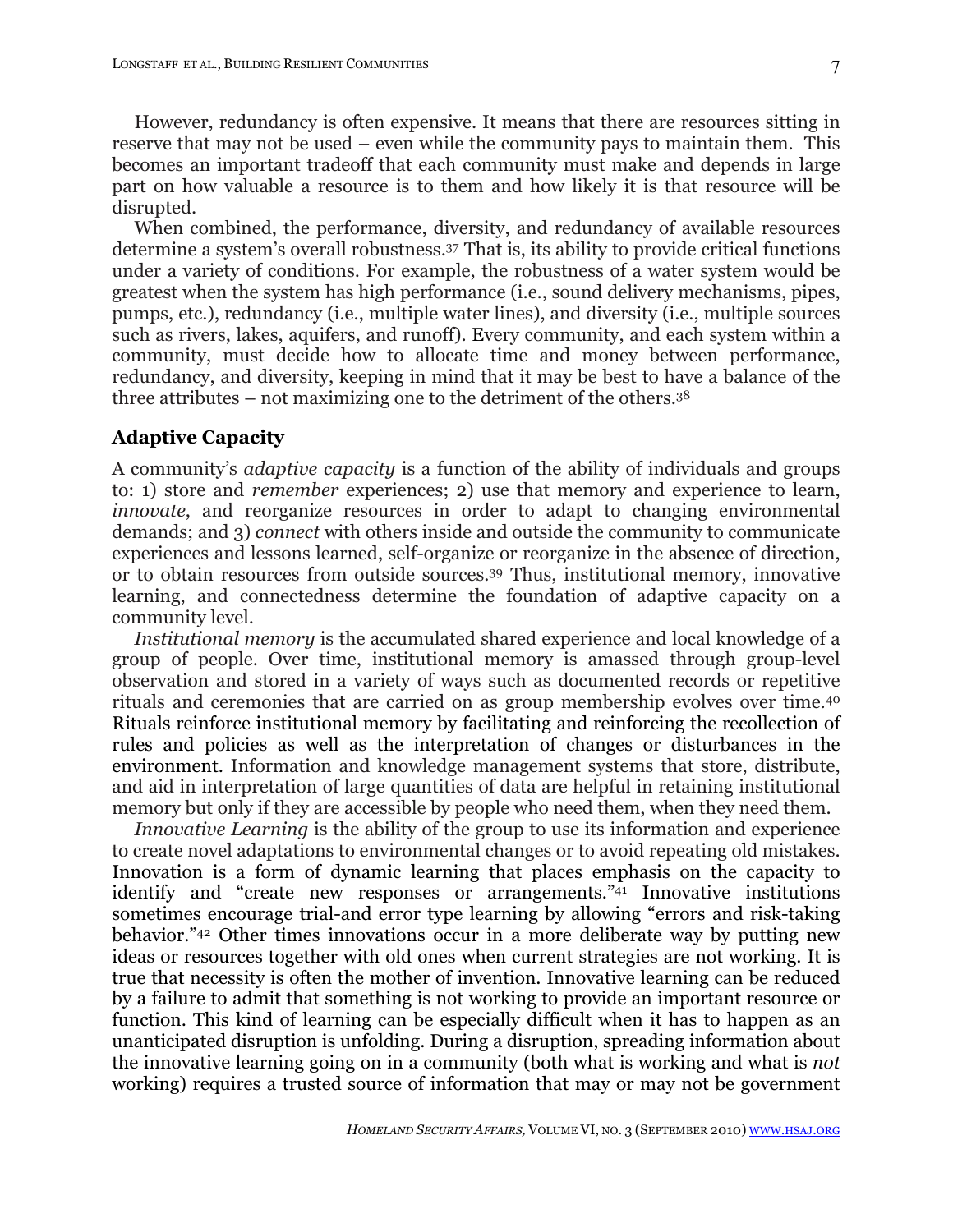or the media. Identification of these trusted communication channels and maintaining that trust becomes critical.43

Innovation and learning are mutually increased through the practice of "adaptive comanagement" which combines a management culture that places a premium on risk taking and experiential learning with the linkages and partnerships associated with cooperative management.44 Leadership – a vital community resource – plays a pivotal role in establishing such a culture.

The creation of new ideas, resources, processes, and forms of organization are all results of innovative learning.45 A community is in a position to learn and innovate when individuals and groups are able to experiment through trial and error. Repeated variations on experiments create knowledge – and hopefully institutional memory – of what new ideas, processes, and organizational designs work and those that do not. Ultimately, innovative learning allows the ability of a social group to anticipate both *future opportunities and future hazards*.

Finally, interpersonal and group *connectedness* is critical to the diffusion of institutional memory and innovative learning throughout the community. Community systems and subsystems typically have a variety of internal and external links between their various component parts of the system and the higher or lower levels of the system. These links are commonly characterized as social (informal) and organizational (formal) networks.46 In the absence of formal direction, these connections – which often vary in strength47 – contribute to a community system's ability to exchange, store, and recall knowledge, and take collective action in light of changing conditions.

However, the tightness or looseness of these connections can be both the community's strength and its vulnerability.48 In *tightly coupled systems,* a change in one component (individual or subsystem) of the system engenders an immediate response from (or impact on) the other components. For example, an apartment complex is a tightly coupled shelter system because a fire in one living unit is likely to have an effect on the others. In a rural area, a fire at one farm will not have an immediate effect on the others as they are more loosely coupled. The efficiency of apartment complexes comes at the cost of less resilience to fires for individual units.

Yet, in *loosely coupled systems,* the components have weak enough links that they can ignore local disturbances. Since loosely connected units have more independence from the full system than tightly coupled ones, they can maintain their equilibrium or stability even when other parts of the system are affected by a change in the environment. Thus, if either innovation or localized responses to particular problems are specified goals, then loosely coupled systems seem most appropriate. For example, a more tightly coupled emergency management system would take longer to respond or have inappropriate responses for some unanticipated surprises if all the units in the system had to wait on centralized, bureaucratic decision making before they could act. Still, if the goal is standardization across the entire system, then a tight coupling is more likely to yield a desired outcome.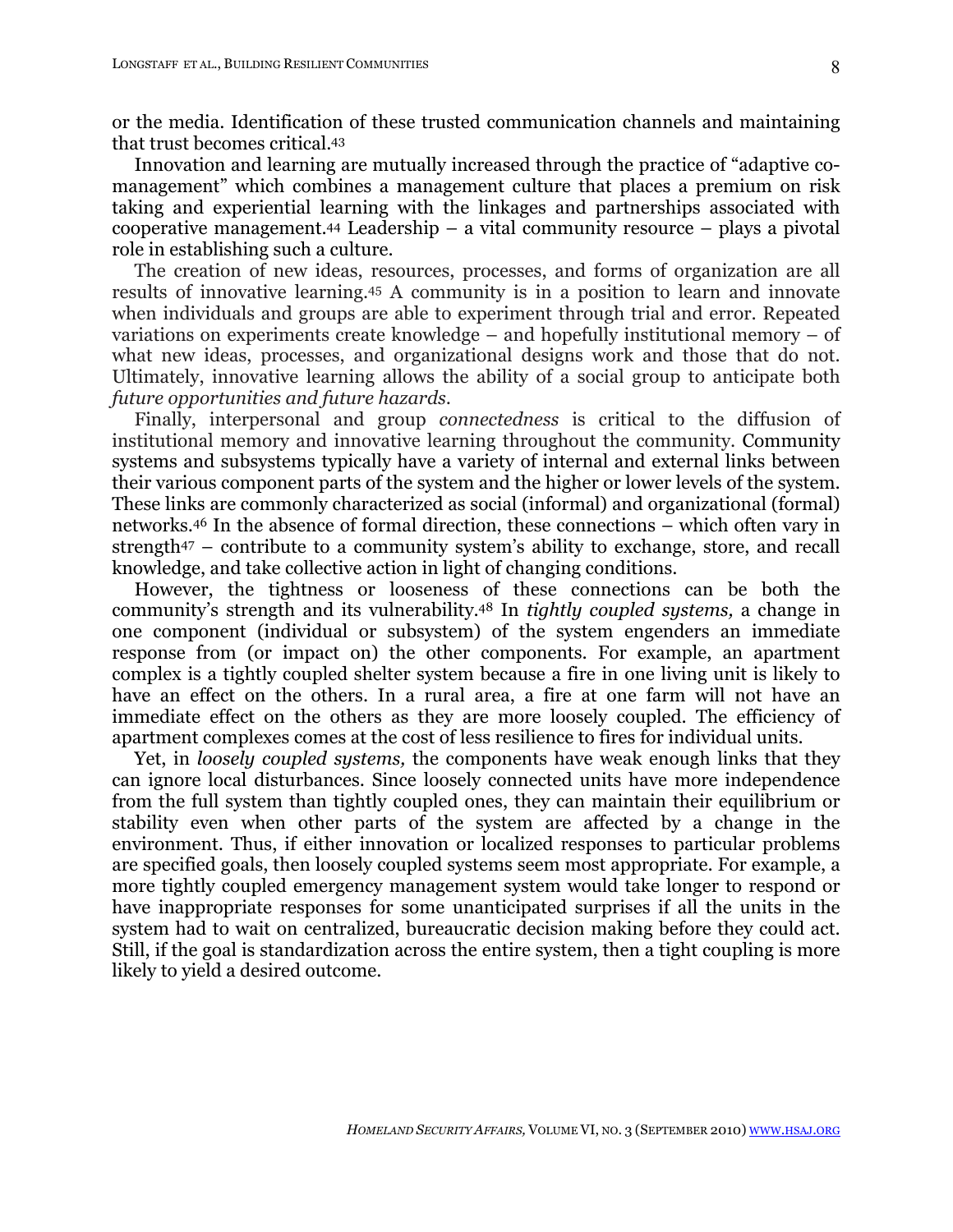

**Figure 2. Aspects of Community Resilience**

When a community possesses a high level of all three traits – institutional memory, innovative learning, and connectedness – it, in turn, possesses a high capacity to adapt to changes in the environment. If it has a relatively low level of one trait, it can often make up for this deficiency by addressing it directly or increasing the levels of the other two traits. For example, a large city with low levels of connectedness between ethnic groups could address this problem directly by creating bridges for dialogue and communication that will, in the event of a disruption, facilitate sharing and diffusion of institutional memory and innovative learning across groups. This requires that communities build connections and trust *before* a disruptive event. However, if such a strategy proves unfruitful, it may still be able to improve adaptability by increasing the access of these groups to a shared knowledge center, or by encouraging innovation and learning across all groups.

Living, or coping, with change and uncertainty requires the capability to integrate and apply learning, collective memory, innovation, and collaboration in ways that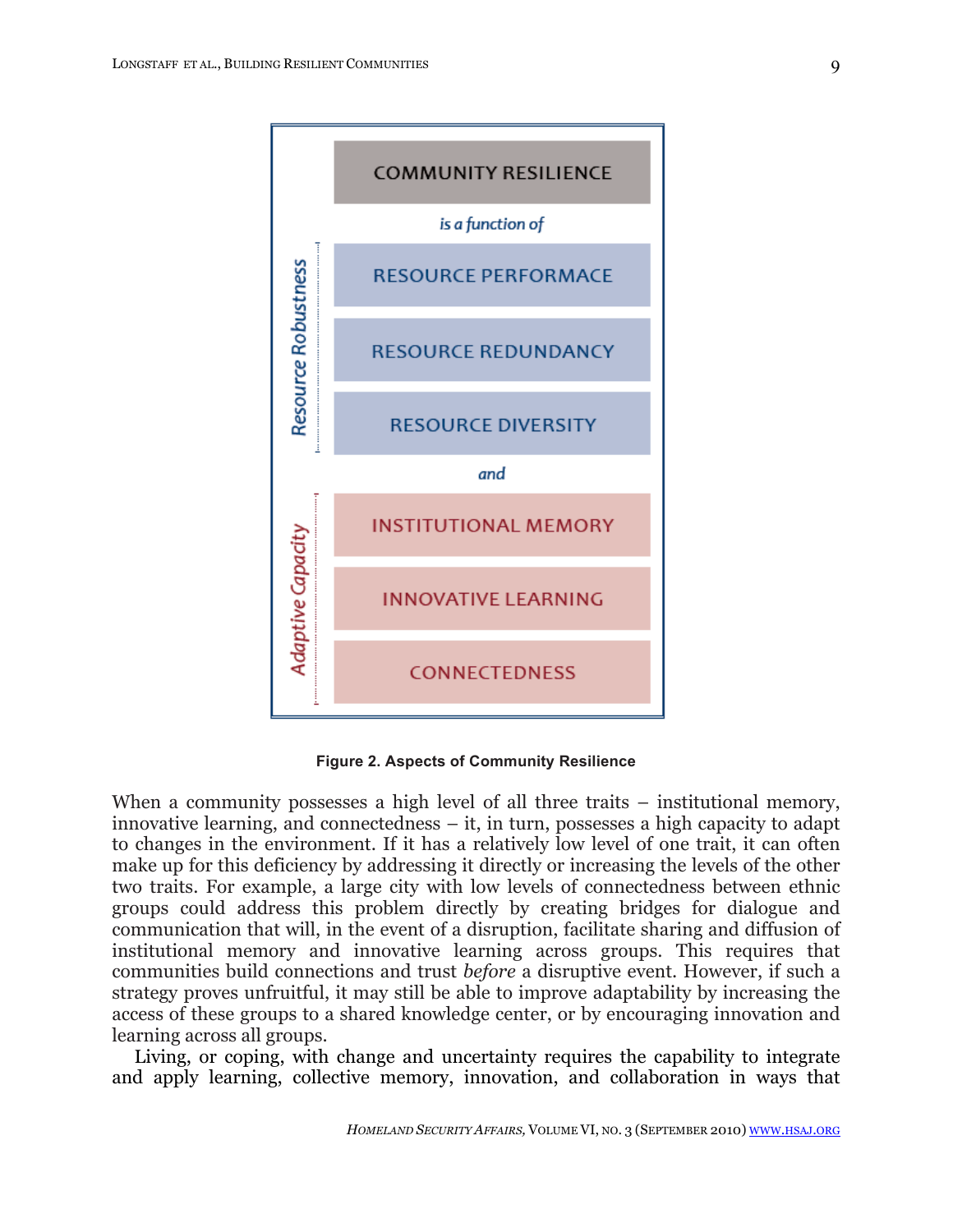sustain critical functions over time. A tall order – communities, governments, and organizations must continuously look forward, plan for multiple alternative futures, and test for or experiment with new ideas, while recalling and interpreting the past. In recognizing the directional nature of current hazards and changes, and by identifying external drivers of change, these social institutions have the opportunity to design the flexibility necessary to anticipate and adjust to change.

## **APPLYING A RESILIENCE APPROACH TO COMMUNITY SYSTEMS**

With the ability to make sound self-assessments of their resilience to disasters and disruptions, communities can more appropriately prioritize preparedness efforts, allocate funding, and develop more innovative ways to organize their material and human resources. In order to help communities think about their resilience, our approach employs the concepts described above to assess each one of five key community subsystems: ecological, economic, civil society, governance, and physical infrastructure.49

These five were chosen based on an exhaustive review of academic and policyoriented literature, and lengthy discussions on a set of sub-systems that, together, captured the core functions within a community. For example, earlier in our research, we included information and communication systems as a stand-alone system for analysis, but concluded it overlapped considerably with all other subsystems. We recognize that these subsystems are inherently interdependent, overlapping, and complex, even in small communities. Ultimately, the set of five key community subsystems represents a pragmatic choice between parsimony and exhaustiveness.50 These five subsystems are a starting point for community analysis and individual communities may well identify other subsystems that are important to them.

Within each subsystem described below, we illustrate some of the attributes and characteristics of what we believe indicate resilience in each subsystem; that is, the robustness of the resources that make up the subsystem and its adaptive capacity. Attributes of resilience will vary depending on the type of system in question. For example, diversity in an ecosystem may be the number of different types of species, while diversity in an economic system may include the range of skill sets within a labor force. The discussion of each subsection is for explanatory purposes only. We do not attempt to "prove" the applications suggested or to offer a "how to" for each system. However, we hope that more specific guidance for communities will be developed as this research progresses.

## **Ecological Subsystems**

Ecological systems are the combined biological and physical elements of the environment in which a community is located.

[An] ecosystem is the complex of interconnected living organisms inhabiting a particular area or unit of space, together with their environment and all their interrelationships and relationships with the environment. An [e]cosystem is characterized by the description of populations; [the abundance] of individual species; interspecies relationships; activity of organisms; physical and chemical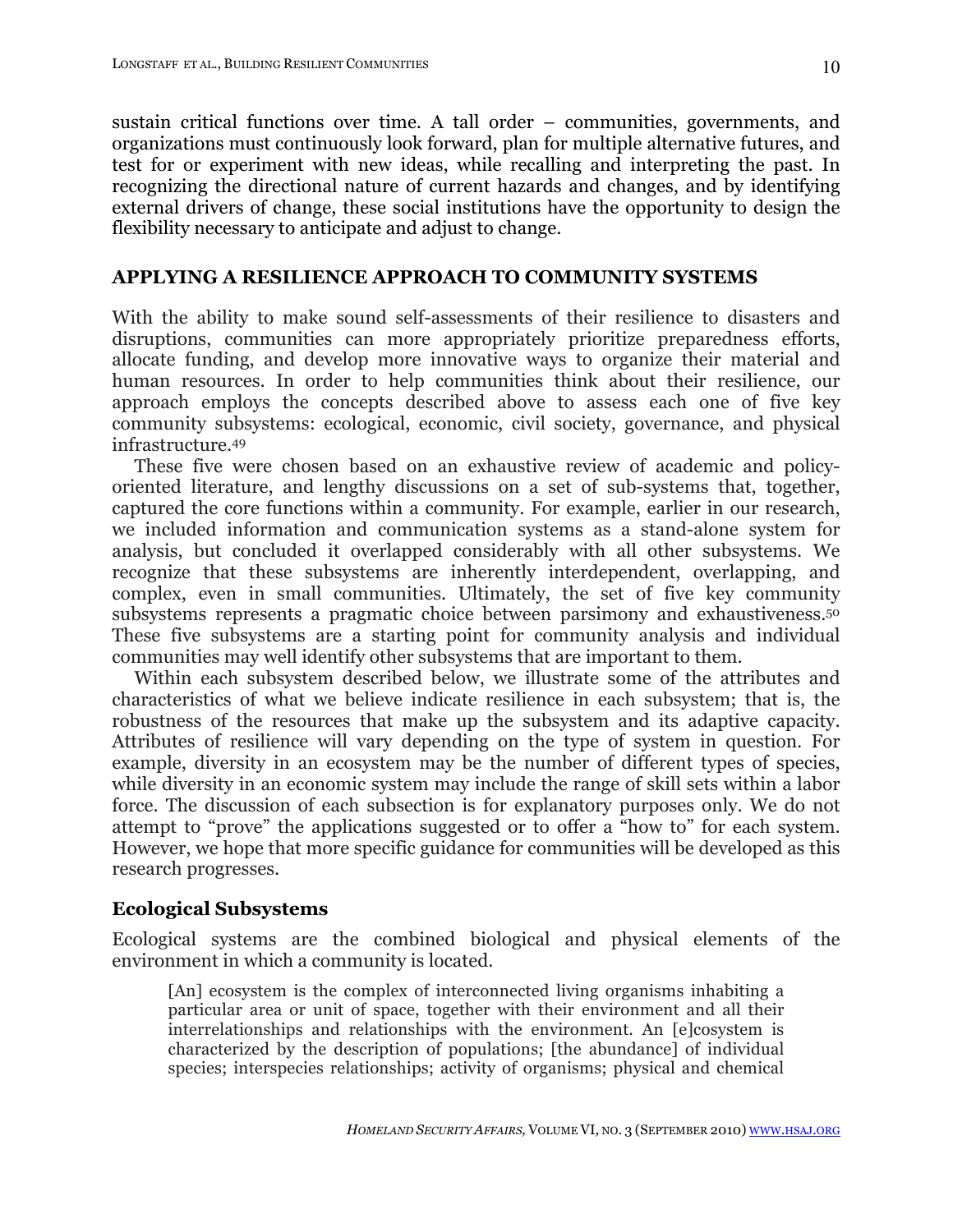characteristics of environment; flows of matter, energy, and information; and description of changes of these parameters with time.51

Humans are an important part of a community's ecosystem but they are not the only important part. Without outside resources, humans cannot survive if the local environment does not support agriculture or provide enough clean water.

Some parts of an ecological subsystem will be beyond the control of a community, but are nonetheless helpful in describing a community's setting and the natural resources the community can use to provide for critical functions in times of disruption. The important natural resources might include items such as water supplies, wind patterns, climate, soil quality, and topography. The important task for each community is to look at the aspects of the ecological systems most valued in order to consider them when the community is forced to bounce back from a surprise. For example, it would be important to know wind patterns if you must respond to a cloud of volcanic ash or a biological attack. It may also be important to know the amount of available land for new uses such as temporary shelter construction. In addition, a diversity of habitats would allow some flora and fauna to survive if one habitat is rendered uninhabitable. Will these habitats support local food production? Does the environment support growing other crops if the current ones become economically unsustainable?

The adaptive capacity of ecological subsystems might be measured by how quickly key elements of the local environment can regenerate in the event of a disaster such as flooding or fire.<sup>52</sup> Grasses and insects will regenerate much faster than trees and mammals due to the length of their life cycles. Through evolution, many plants have developed adaptive capacity that allows them to be resilient because they "remember" how to bounce back from dangers such as fire by developing protective surfaces on their seeds. For agriculture, this adaptation period will be the time it takes to prepare the land and then plant either the existing crop or a new one that is more appropriate to new ecological (or economic) conditions. New crops may need new machinery and specialized knowledge to accomplish successful adaptation. Indicators of adaptive capacity include the ability of the environment to support a diversity of crops and wildlife.

### **Economic Subsytems**

Economic systems are comprised of people, firms and institutions that interact to accomplish the production, distribution, and consumption of goods and services. A resilient economy can be essential for recovery efforts in a post-disaster setting.53 The resources of an economic system are robust if they can deliver critical goods and services under a variety of conditions. The changes in conditions may happen quickly, like a flood. Or they may occur over a longer period of time, like climate change or the movement of firms to new markets.

A major disaster or catastrophic event could potentially put many economic activities at risk. Resilient local economic systems will have plans to get small businesses up and running to ensure that people feel safe going to markets, and to assure the public that the flow of currency is secure and individual bank accounts are protected. The first decision will be whether to try to return the economic system to its previous state or to adapt to new conditions.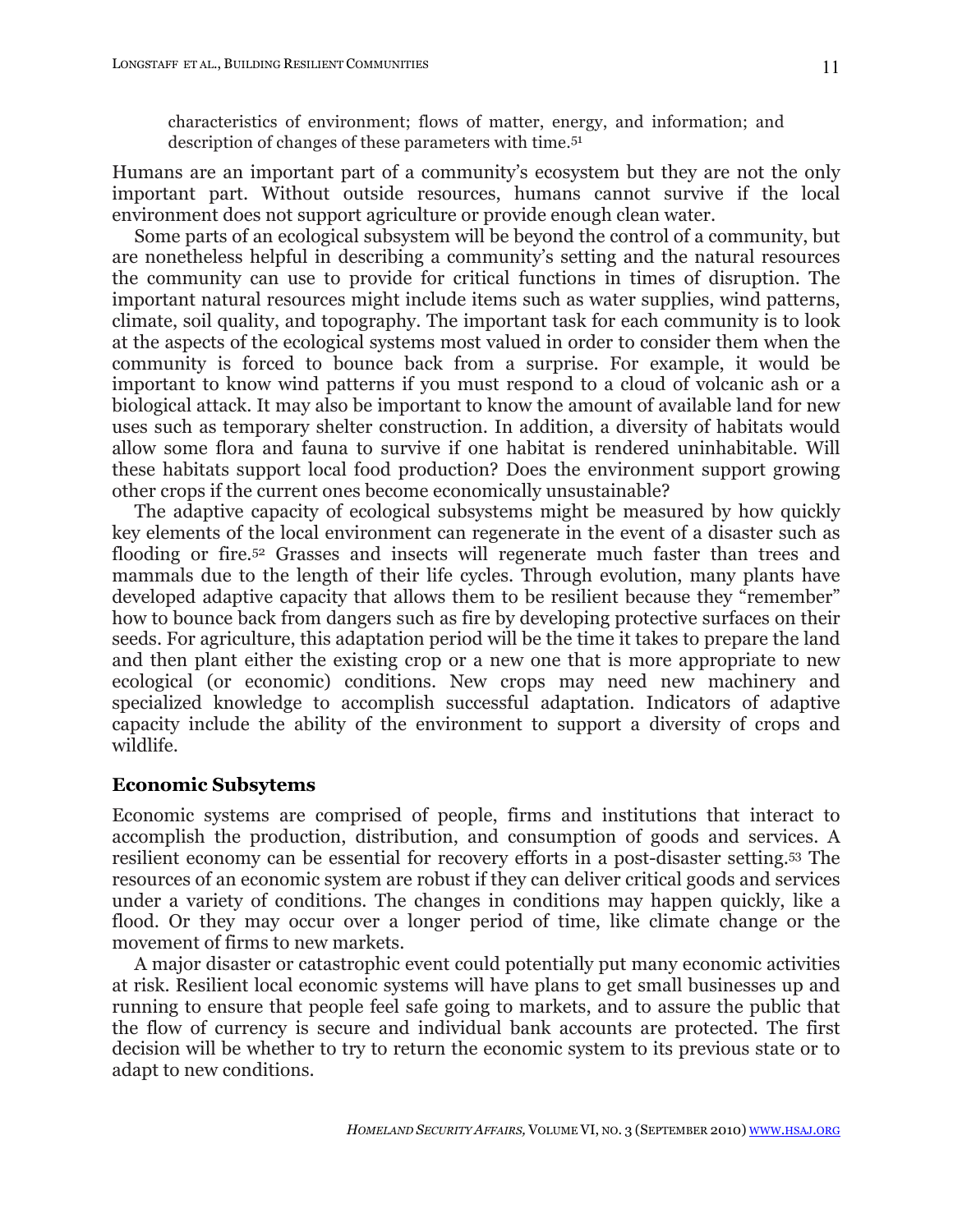Resource robustness in an economic subsystem would generally include performance, diversity, and redundancy within the labor markets and capital markets and 'land' or natural resources within a given community. According to some economists, the measure of these resources denotes the potential for "shockabsorption."54 To assess the resources within an economic subsystem, economists might look at the conditions of the labor market, the make-up of the community's businesses, the preferences of consumers, measures of unemployment, and growth and/or inflation, among other signals.

Adaptive capacity in an economic subsystem might come in the form of policy options available to business or government leaders, such as whether to borrow, trade, finance, or substitute goods. Such tools increase the potential for "shock-counteraction,"55 and amount to the ability of the economic subsystem to innovate and learn. To assess the adaptive capacity in an economic subsystem, experts could consider the fiscal position of the community – a healthy position would allow leaders to cut taxes or raise expenses to counteract the harmful shock. Economists might also look at the community's freedom to trade or make adjustments to trading relationships. In the labor market, economists might look at the ability of workers to change jobs or get new training in various industries.

### **Physical Infrastructure Subsystems**

Physical infrastructure "refers to the substructure or underlying foundation or network used for providing goods and services; especially the basic installations and facilities on which the continuance and growth of a community, state, etc., depend...[and] include roads, water systems, communications facilities, sewers, sidewalks, cable, wiring, schools, power plants, and transportation and communication systems."56 The practitioners, engineers, and policy makers that use, design, and manage these assets are included within the subsystem as well.

Assessing the resource robustness within a community's physical infrastructure subsystem would require an accounting for each of the infrastructure sectors listed above, especially considering that the robustness of each sector could vary dramatically within the same community. A community could have a superior transportation system, but a woefully inadequate water system. In addition, communities have varying control over the complex, networked infrastructure systems on which they rely. For example, many communities rely on power from the electric grid. Thus, they are unable to affect the performance or redundancy of their own energy infrastructure because it is managed and regulated on a broader scale. Realizing this, communities might work to require these higher levels of regulation to include appropriate redundancy to ensure that the system can bounce back after a disruption. Potentially costly, redundant telephone switches or electric generation and transmission capacity would almost certainly be paid for through increased rates for businesses and consumers. This illustrates tradeoffs that must be made between increasing resilience and reducing costs in the short term.

An adaptive capacity assessment in a given infrastructure sector depends, in part, on the nature of the component under consideration. Some components are structured or designed to adapt. The internet, for example, automatically reroutes information around damaged networks. Other components that consist of fixed resources, like a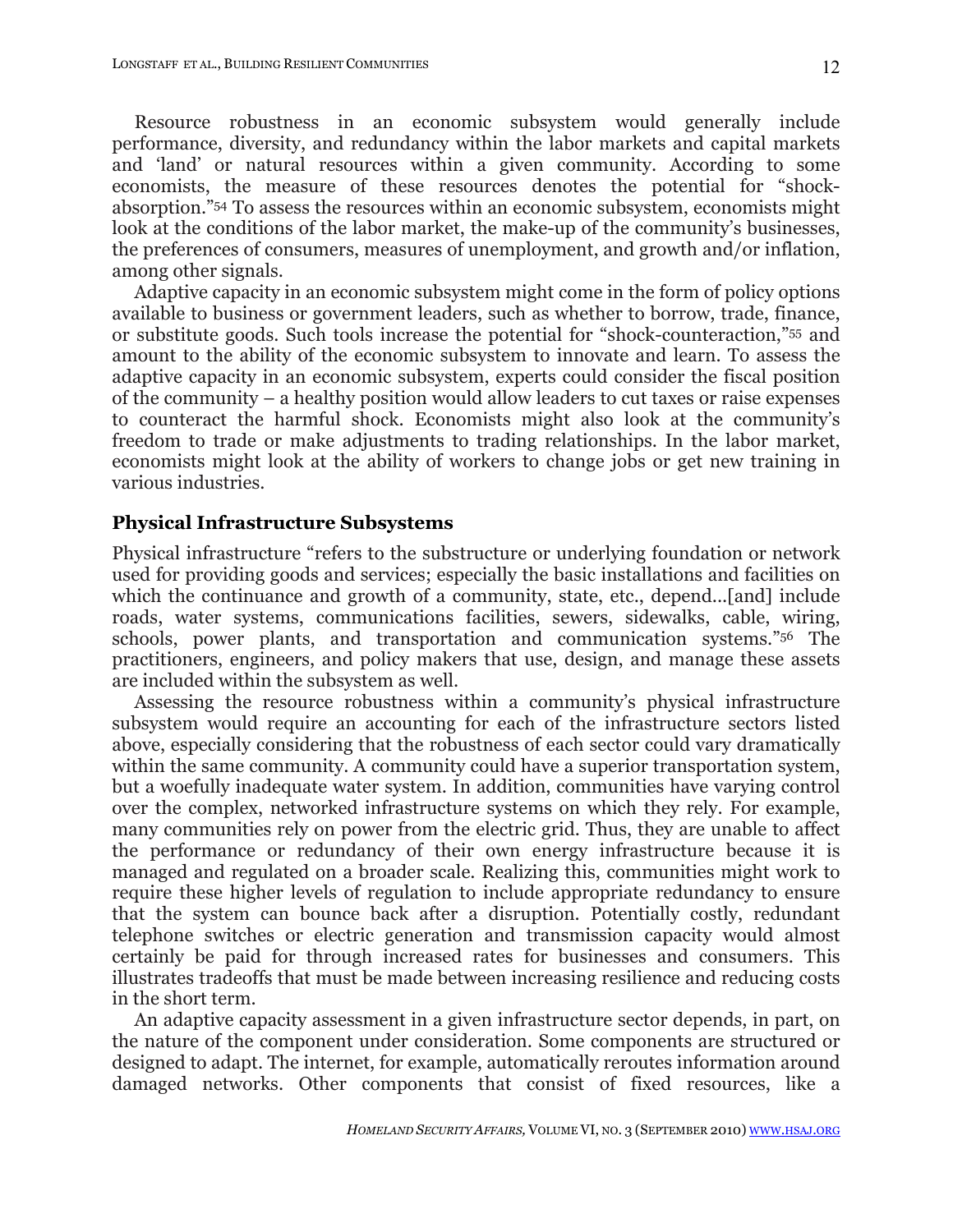transportation system that consists of bridges and roads, can only adapt in the short term through innovation by the system's users and managers that reroutes traffic around damaged areas.

## **Civil Society Subsystems**

For our purposes, "civil society" refers to the formal and informal modes of social organization and collective action outside of governmental authority (i.e., nongovernmental and philanthropic organizations, health and human service organizations, faith-based organizations, unions, associations, etc.). These institutions contribute to community values, provide forums for civic action and dialogue, and enhance quality of life and social welfare. They are often key players in recovery from a sudden disruption such as a natural disaster.

Assessing the resource robustness within a community's civil society subsystem would entail accounting for the diversity (number of different types) of civil society organizations, their redundancy (total number by category), and the performance of these diverse organizations in accomplishing their missions. A large number of volunteer organizations in a community may appear to offer high redundancy, but if these organizations experience difficulties maintaining membership, mobilizing support, or accomplishing meaningful projects for the community, they may not necessarily be considered *robust* resources.

An adaptive capacity assessment in a given community would require a careful examination of the mechanisms and procedures the civil society uses to retain and recall its collective experiences, the production of new and innovative techniques for achieving community goals, and the strength of ties between civil society organizations. Using the volunteer sector again as an example, indicators such as organizational longevity, employee turnover, and growth of new organizations would provide a general sense of institutional memory. However, this should also take into account how organizations retain and embed their experiences in processes and individuals.

### **Governance Subsystems**

Systems of governance include the public organizations (political, administrative, legislative, and judicial institutions) that contribute to the administration of government functions of the community. There may be overlap into the social and private spheres through public-private partnerships. Governance also includes the processes through which government institutions, or any group of people with a mandate or with a common purpose, make decisions.57 Governance also sets the parameters for ordered rule, cooperative action,58 decision-making, and power sharing through institutions.59

Assessing the resource robustness of a community's governance subsystem is often limited to a performance assessment in terms of the governing entities themselves because competing governing entities sometimes undermine the functions of the system. This is apparent in post-conflict communities that suffer from diverse governing structures (tribal, national, and intervening structures) all operating at once. Performance may be measured in multiple ways – from the cost and quality of services delivered in relation to the resources collected from the citizens, to the strength of the government's mandate to act on the citizens' behalf.60 In some communities there may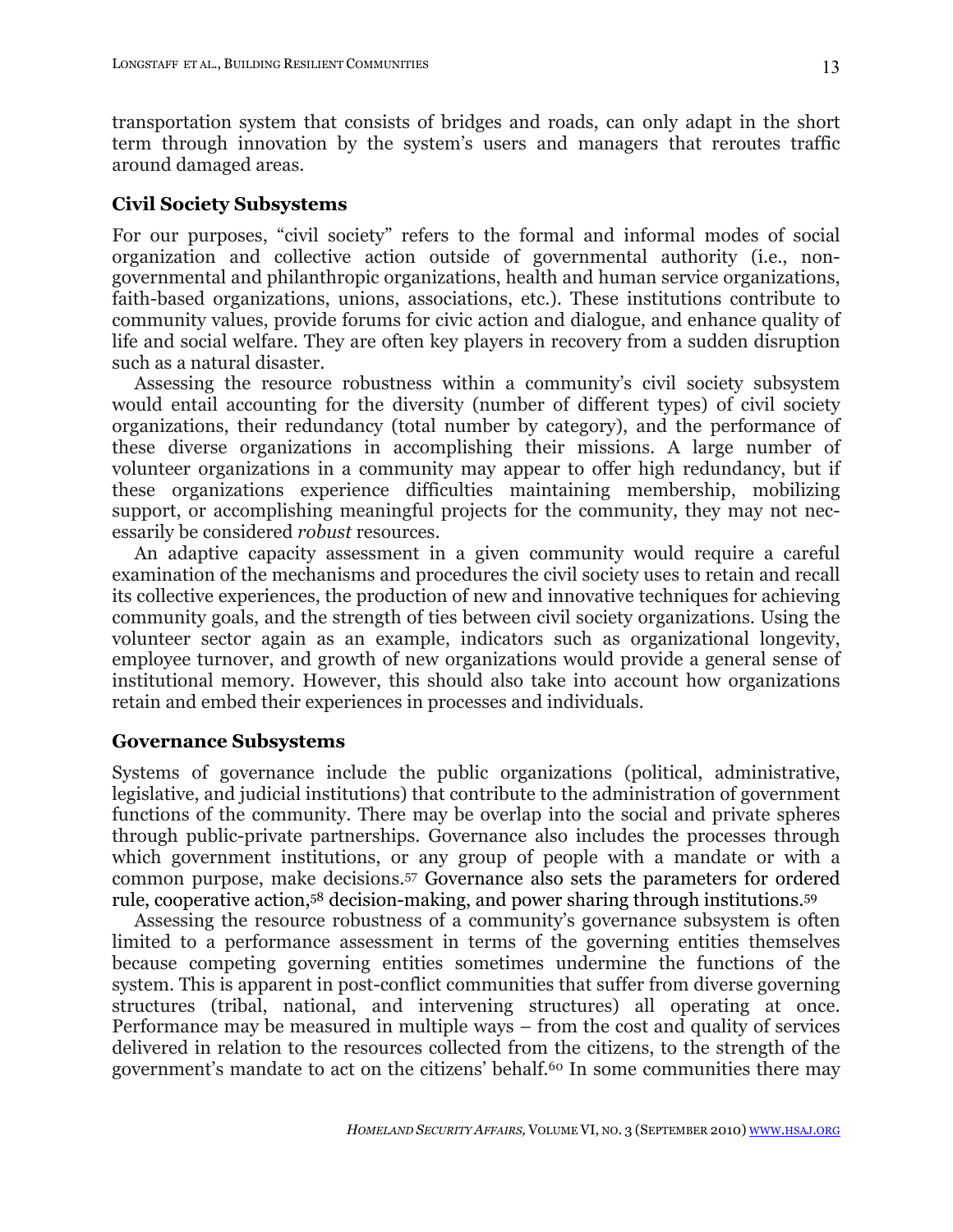be great value in having redundancy and diversity in staffing, especially for critical functions and resources, even if this is not efficient and costs more in the short term.

An adaptive capacity assessment in a given community would entail a range of inquiries. Does the government have the capacity to institutionalize and adapt lessonslearned, such as modifying emergency response plans following an event? How extensive is the discretionary authority granted to government officials during a crisis (for example, the authority to commandeer resources or waive regulatory restrictions as needed)? How connected are the various units of government in times of disruption?

## **DEVELOPING AN ASSESSMENT FRAMEWORK**

The critical elements of a local resilience assessment include an unflinching look at the five subsystems as they really are and a willingness to see possibilities for putting resources together in new ways in the event of a disruption. At a minimum, a comprehensive community resilience assessment would entail an examination across each of the five subsystems that make up the community, as briefly described above. Communities should assess each subsystem's resource robustness in terms of performance, diversity, and redundancy as well as its adaptive capacity in terms of institutional memory, capacity for innovation, and internal and external connectedness. Each system must be initially assessed separately because the attributes of resilience are manifested differently. Overlaps between these subsystems should then be dealt with to form a picture of the whole.

The following list of questions represents the most basic level of examination to assess the resilience of a community subsystem.

# **Basic Questions for Resilience Assessment**

- $\triangleright$  Which functions are vital to our community within this subsystem?
- $\triangleright$  What resources are available to perform this function?
	- How well does this resource perform a particular function? How well would it perform in a disruption? *(Performance)*
	- How much of this resource do we have? *(Redundancy)*
	- Are there other resources available that could perform this function? *(Diversity)*
- $\triangleright$  To what extent do organizations and informal social groups within this subsystem instill and maintain a common memory? *(Institutional Memory)*
- $\triangleright$  To what extent do organizations and informal social groups within this subsystem foster a culture of continuous learning and innovation? *(Innovative Learning)*
- $\triangleright$  To what extent are organizations and informal social groups within this subsystem internally and externally connected? Are they loosely connected or tightly connected? How will a disturbance that affects one organization or social group impact others? *(Connectedness)*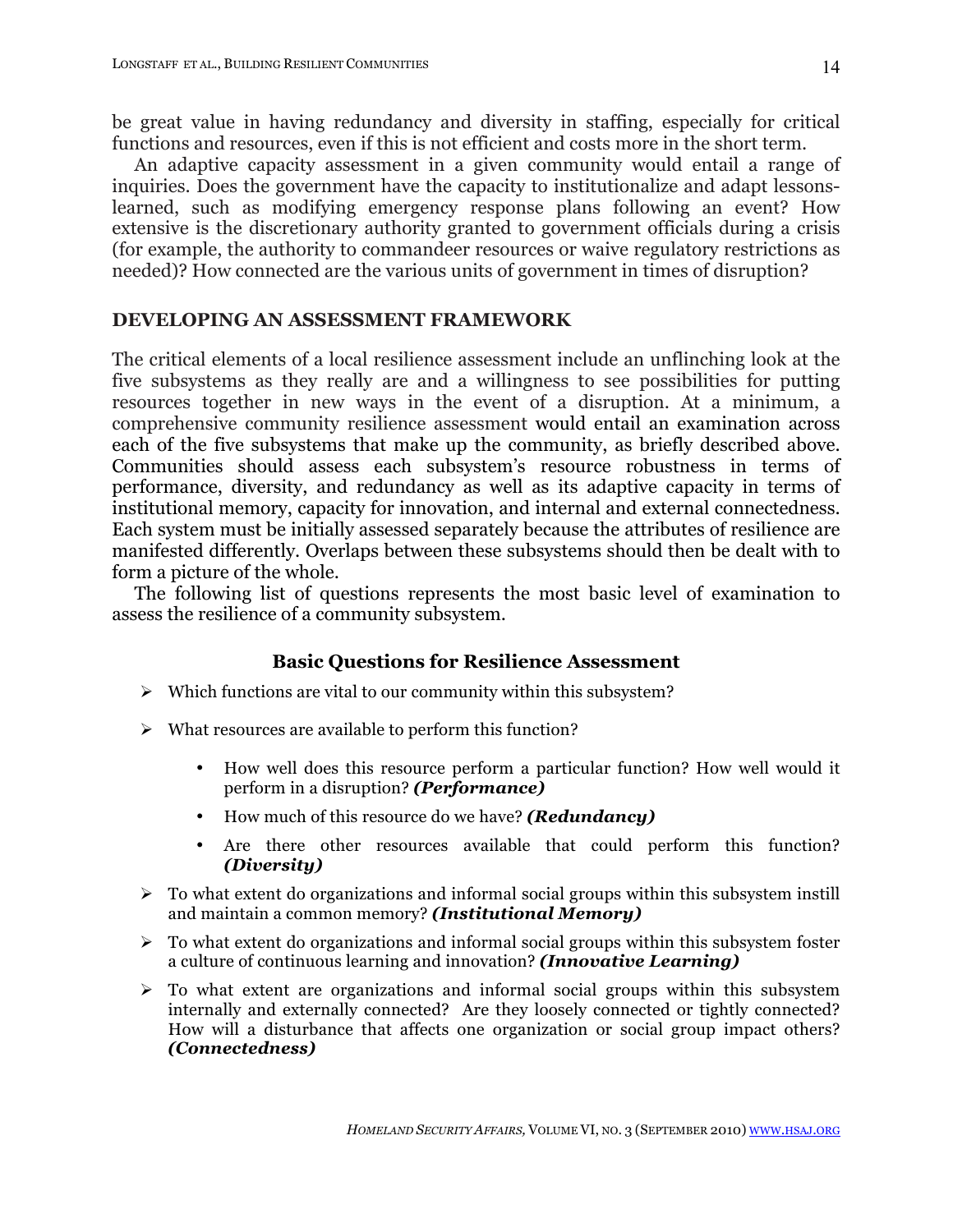While this list of questions appears rudimentary, it can easily lead to a lengthy set of functions and resources under each subsystem, accompanied by evaluative criteria and/or indicators for each resilience attribute (performance, redundancy, diversity, institutional memory, innovative learning, and connectedness). The boxes below provide a simple breakdown of how an analysis would be organized by subsystem with one or two example indicators. The potential depth and comprehensiveness of such an assessment is limitless and ultimately up to the prerogative of the community or analyst.

### **ECOLOGICAL**

- · RESOURCE ROBUSTNESS
	- Performance (quality of top soil)
	- · Diversity (variety of habitats, flora, and fauna)
	- Redundancy (amount of available land)

### • ADAPTIVE CAPACITY

- · Institutional Memory (evolutionary, genetic adaptations)
- Innovative Learning (finding an alternative food source)
- Connectedness (food webs, linkages in food chain)

### **ECONOMIC**

· RESOURCE ROBUSTNESS

- · Performance (median household income)
- Diversity (variety of labor force skill sets)
- Redundancy (number of large-scale businesses)
- · ADAPTIVE CAPACITY
	- Institutional Memory (historical modeling, forecasting)
	- Innovative Learning (testing new products in market)
	- · Connectedness (import and export volume)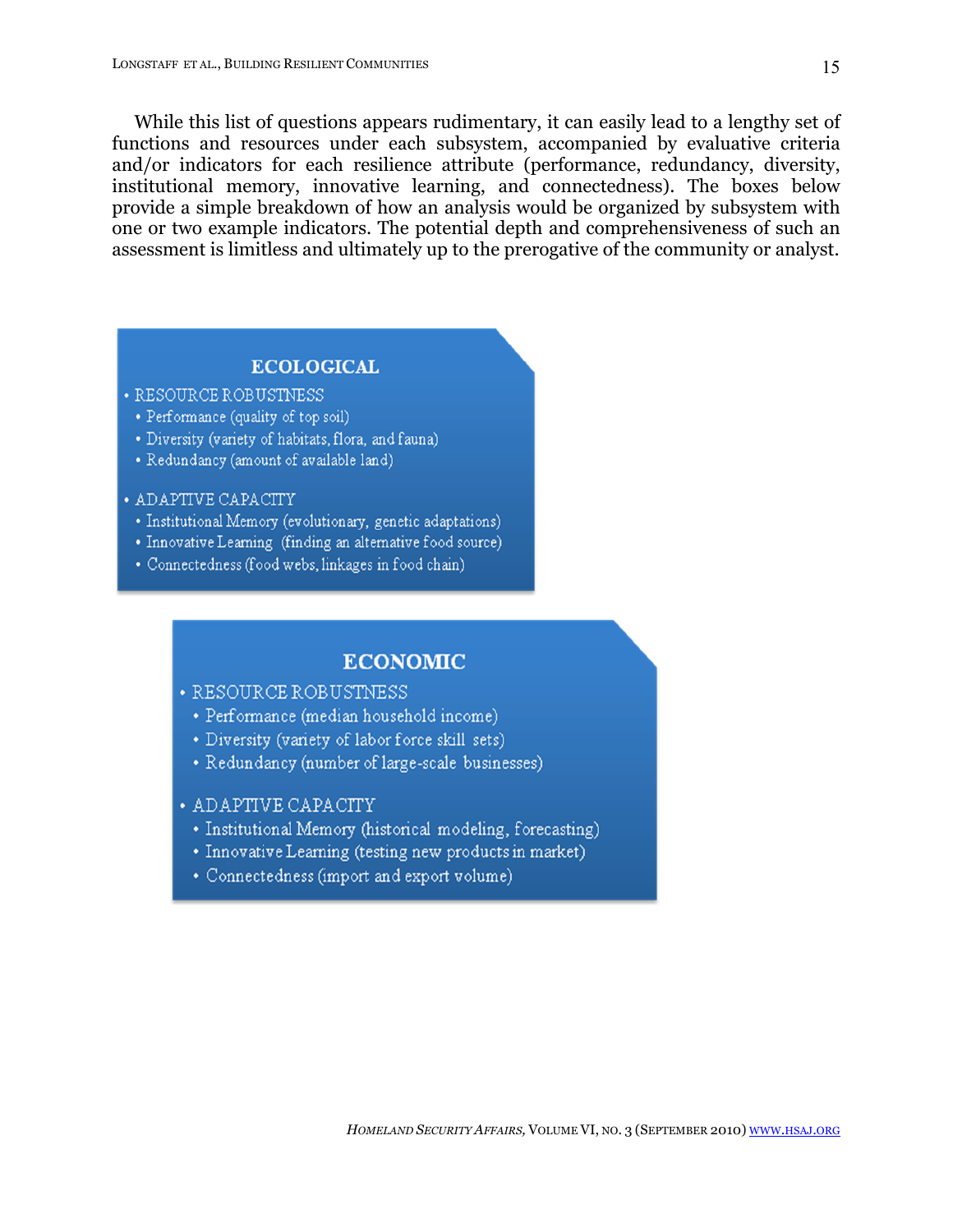## PHYSICAL INFRASTRUCTURE

#### · RESOURCE ROBUSTNESS

- Performance (quality of highway system)
- Diversity (variety of energy sources, hydro, gas., etc.)
- Redundancy (number of independent water sources)

#### • ADAPTIVE CAPACITY

- Institutional Memory (# of experienced engineers)
- Innovative Learning (research and development)
- · Connectedness (information sharing

### **CIVIL SOCIETY**

- · RESOURCE ROBUSTNESS
- · Performance (local need, quality of services provided)
- Diversity (variety of non-profit organizations)
- Redundancy (# of soup kitchens, churches)

### • ADAPTIVE CAPACITY

- · Institutional Memory (organizational longevity, turnover)
- Innovative Learning (leveraging new technology)
- · Connectedness (inter-org./public-private partnerships)

### **GOVERNANCE**

- · RESOURCE ROBUSTNESS
- · Performance (accountability, service delivery)
- Diversity (devolved, layered government)
- Redundancy (back-up 911 center, continuity planning)

### • ADAPTIVE CAPACITY

- · Institutional Memory (knowledge management systems)
- Innovative Learning (ability to change law and policy)
- Connectedness (cross-agency collaboration)

**Figure 3. Resilience Analysis Breakdown (with example indicators)**

*HOMELAND SECURITY AFFAIRS,* VOLUME VI, NO. 3 (SEPTEMBER 2010) WWW.HSAJ.ORG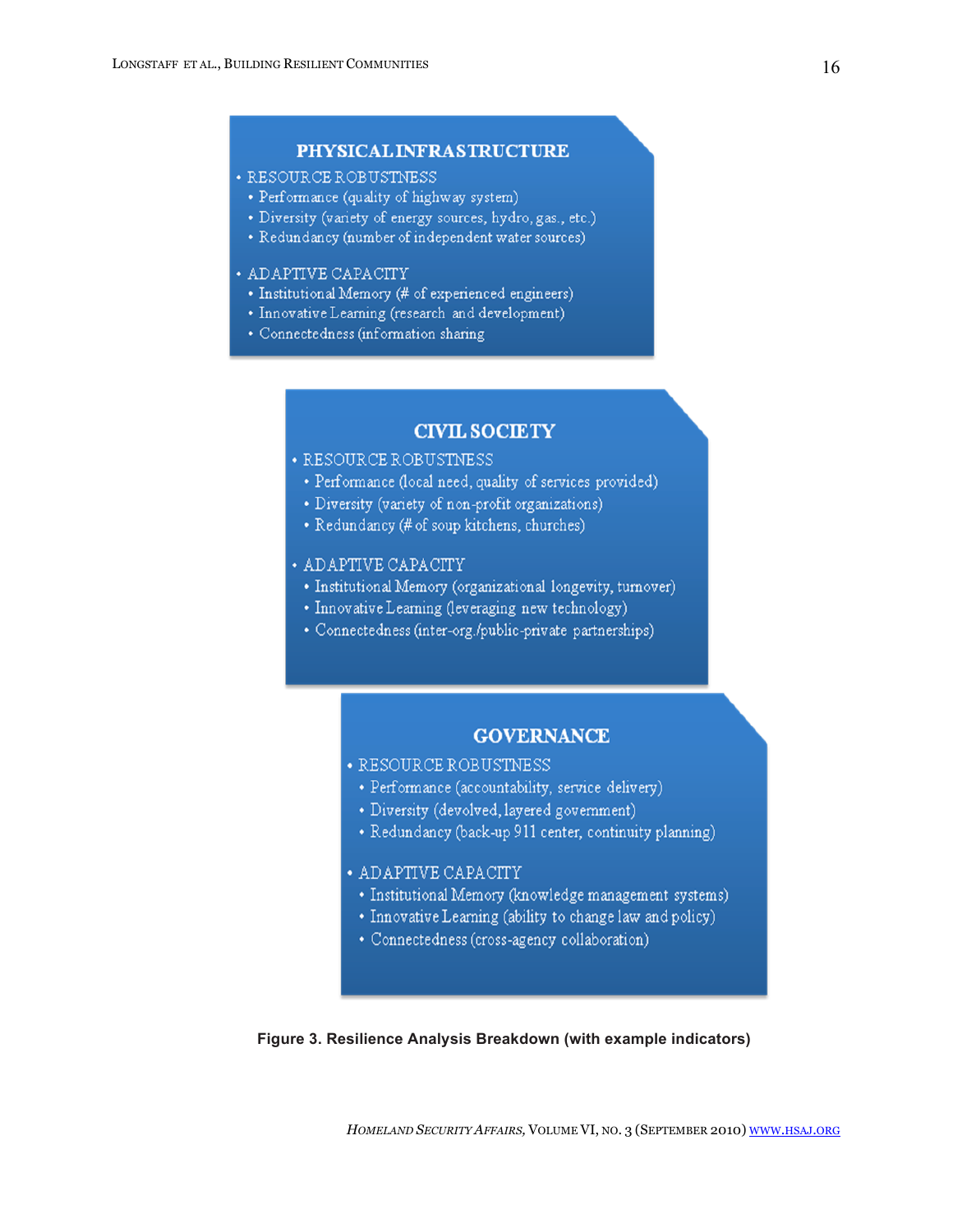# **CONCLUSION**

As stated previously, this article outlines a *preliminary* conceptual framework for assessing resilience. It is a first step toward moving beyond academic debates and toward a useful policy tool. While discussion and debate will – and should – continue on the exact nature of resilient systems in the various disciplines, we believe there is a significant enough overlap in the research to propose this framework for more concrete analysis. Just as no one definition of resilience will fully satisfy participants in this diverse field of research and practice, no one tool will be equally satisfying or sufficient. What matters is that communities have an approach that is relatively easy to understand and use to guide decision-making.

Notably, this framework is community-based, holistic, and scalable. The design allows planners and policy-makers to conduct a resilience assessment that is adapted to fit their own particular circumstances, based on the assumption that communities themselves are best able to identify and make value judgments regarding which functions and resources matter most. Communities are also better equipped than outside evaluators to determine the scale and scope of the geographic and political boundaries that define them. In addition, because the proposed framework is scalable, it can potentially allow for application on multiple levels of state, regional, and international governance.

We acknowledge that this framework requires further development both in academic circles and communities. Options include assembling experts from each subsystem to evaluate how to best measure the resilience attributes (resource robustness and adaptive capacity) quantitatively, qualitatively, or in combination. Researchers might develop a catalog of evaluative questions to be assessed, scaled, and normalized according to subsystem, and then aggregate these questions to form a collective resilience index. Another option involves extensive case study analysis.

Lastly, the resilience approach described here is no panacea for addressing the wide range of natural and man-made threats to society. Nor should it completely supplant risk- and vulnerability-based approaches to homeland security. Rather, all of these efforts should be mutually supporting. But until researchers and practitioners move beyond the definitional debate and get on with developing something useful in the field, resilience will remain nothing more than just another good concept and meaningless buzz-word.

*This article is based on research presented in P.H. Longstaff, N. Armstrong, and K. Perrin, "Building Resilient Communities: Tools for Assessment," Project on Resilience and Security white paper, Institute for National Security and Counterterrorism, Syracuse University (March, 2010), available at:*

*http://insct.syr.edu/uploadedFiles/insct/topics\_and\_projects/resilience/INSCT%20White%2 0Paper\_Building%20Resilient%20Communities.pdf*.

*Patricia H. Longstaff is the David Levidow Professor of Communication Law and Policy at Syracuse University's Newhouse School of Public Communications, and specializes in the business and public policy issues affecting the communications industry. Her most recent book,* The Communications Toolkit: How to Build or Regulate Any Communications Business*,*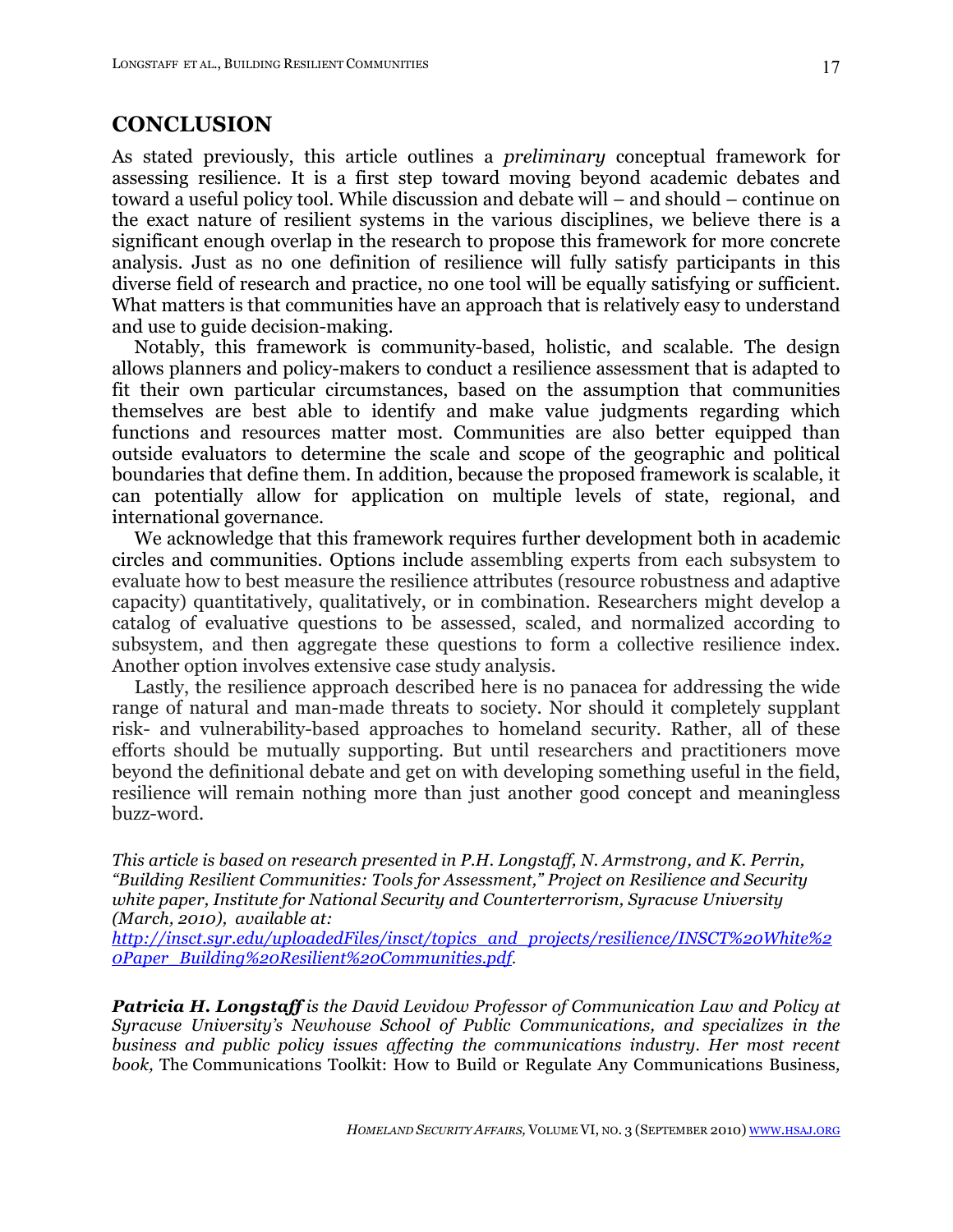*was published by MIT Press in 2002. She is a graduate of Harvard University (MPA) and Iowa University (JD, MA Communications). Ms. Longstaff may be contacted at phlongst@syr.edu.*

*Nicholas J. Armstrong is a research fellow at the Institute for National Security and Counterterrorism (INSCT) at Syracuse University. His research centers on post-conflict security sector reform and institutional resilience. Armstrong is a graduate of West Point and the Maxwell School of Syracuse University (MPA). He is currently pursuing a security-focused PhD in the Maxwell School's interdisciplinary Social Science doctoral program. Mr*. *Armstrong may be contacted at narmstro@maxwell.syr.edu.*

*Keli Perrin is the assistant director of INSCT. She also serves as an adjunct professor at the Maxwell School of Syracuse University. She is a graduate of SUNY Institute of Technology, Syracuse University College of Law (JD, magna cum laude) and the Maxwell School of Syracuse University (MPA). Ms. Perrin may be contacted at kaperrin@law.syr.edu.*

*Whitney May Parker is a research fellow at INSCT. She holds a MA in international relations from the Maxwell School of Syracuse University, specializing in intercultural communication and negotiation, and a bachelor's in political science with a specialization in international relations and certification as a professional mediator from Boise State University. Ms. Parker may be contacted at whitneyparker@gmail.com.*

*Matthew A. Hidek is assistant professor in the Division of Social and Behavioral Sciences at Cazenovia College. He holds a PhD in social science from Syracuse University's Maxwell School of Citizenship and Public Affairs and a master's in community and regional planning from Temple University. Dr. Hidek may be contacted at mahidek@cazenovia.edu.* 

*ABOUT THE INSTITUTE FOR NATIONAL SECURITY AND COUNTERTERRORISM (INSCT) The Institute for National Security and Counterterrorism (INSCT) at Syracuse University is a research and academic center jointly sponsored by the College of Law and Maxwell School of Citizenship and Public Affairs. Directed by William C. Banks, INSCT leads a systematic, interdisciplinary approach to teaching, research, and public service focused on important national and global problems of security and terrorism. For more information, please see the INSCT homepage at www.insct.syr.edu.* 

<sup>1</sup> S. Flynn, *The Edge of Disaster: Rebuilding a Resilient Nation* (New York: Random House, 2007).

<sup>2</sup> See for example, The White House, *The National Security Strategy of the United States of America*. (Washington, DC: May 2010); U.S. Department of Homeland Security (DHS), *One Mission, Securing Our Homeland; U.S. Department of Homeland Security Strategic Plan 2008-2013* (Washington, DC: 2008); DHS, *National Infrastructure Protection Plan* (Washington, DC: 2009); DHS, *National Disaster Recovery Framework (Draft)* (Washington, DC: February 2010); and J. Cascio, "The Next Big Thing: Resilience," *Foreign Policy* 88, No. 3 (May/June, 2009).

<sup>3</sup> B. Walker, C. S. Holling, S. R. Carpenter, and A. Kinzig, "Resilience, adaptability and transformability in social–ecological systems," *Ecology and Society* 9 (2004): 5.

<sup>4</sup> J. H. Kahan, A. C. Allen, and J. K. George, "An Operational Framework for Resilience," *Journal of Homeland Security and Emergency Management* 6, No. 1 (2009): 1-47.

<sup>5</sup> K. Perrin participated in a Subject Matter Working Group meeting in June 2010 as part of the Community and Regional Resilience Institute's (CARRI) Community Resilience System Initiative. See http://www.resilientus.org/community\_resilience\_system\_initiative.html. An earlier version of this paper was circulated at this meeting for feedback.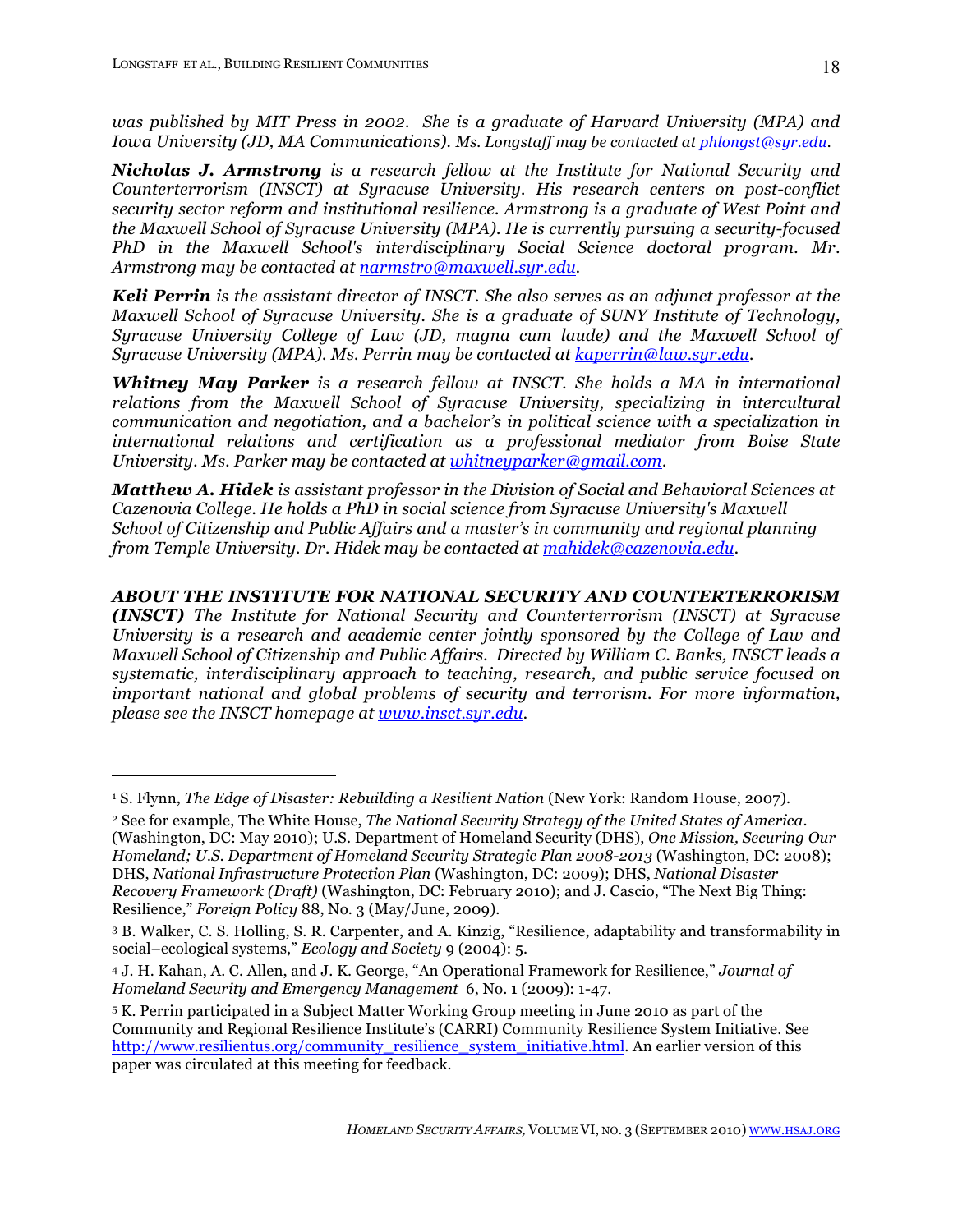6 A. Widalvsky, *Searching for Safety* (New Brunswick: Transaction Books, 1988); (cited in J. M. Normandin, M. C. Therrien, and G. A. Tanguay, "City Strength in Time of Turbulence: Strategic Resilience Indicators," (paper presented at the Joint Conference on City Futures, Madrid, 4-6 June, 2009). Available at http://www.cityfutures2009.com/PDF/43\_Therrien\_Marie\_Christine.pdf).

7 J. Rosenhead, "Planning Under Uncertainty I: The Inflexibility of Methodologies," *The Journal of the Operational Research Society* 31, No. 3 (1980): 209-216.

8 A. Etzioni, *The Active Society: a Theory of Societal and Political Processes* (London: Collier-Macmillan, 1968); K. Boulding, "Reactions on Planning, the Value of Uncertainty," *Technology Review* 77, (Oct/Nov 1974); T. Marschak and R. Nelson, "Flexibility, Uncertainty and Economic Theory, *Metroeconomica* 14, (1962): 42-58; (cited in J.Rosenhead, "Planning Under Uncertainty I: The Inflexibility of Methodologies," *The Journal of the Operational Research Society* 31, No. 3 (1980): 209-216).

9 L. Clarke, *Worst Cases: Terror and Catastrophe in the Popular Imagination* (Chicago: University of Chicago Press, 2006).

10 L. Comfort, "Risk and Resilience: Inter-organizational Learning Following the Northridge Earthquake of 17 January 1994," *Journal of Contingencies and Crisis Management* 2, No. 3 (1994): 157-170.

11 J. Gleick, *Chaos, Making a New Science* (London: Penguin Books, 1987).

<sup>12</sup> For example, "An Operational Framework for Resilience" (cited in note 18) is primarily a set of resilience planning and resource allocation guidelines for homeland security and emergency management policymakers. The framework provides an operationally relevant rubric for envisioning resilience across the four main homeland security mission areas (prevent, protect, respond, and recover). Yet, it neither explains what exactly makes complex systems resilient nor offers a method to evaluate resilience. How can resource allocation across the various mission areas be justified without a basic understanding of the underlying dynamics of resilience?

13 E. Ostrom, *Understanding Institutional Diversity* (Princeton, NJ: Princeton University Press, 2005), 28.

14 R. Klein, R. Nicholls, and F. Thomalla, "Resilience to Natural Hazards: How Useful is this Concept?" *Environmental Hazards* 4 (2003): 35–45; S. Manyena, "The Concept of Resilience Revisited," *Disasters* 30, No. 4 (2006): 434-450.

<sup>15</sup> C. S. Holling, "Resilience and Stability of Ecological Systems," *Annual Review of Ecological Systems* 4 (1973): 1-23.

16 P. Timmerman, *Vulnerability, Resilience and the Collapse of Society: A Review of Models and Possible Climatic Applications* (Toronto: Institute for Environmental Studies, University of Toronto, 1981).

<sup>17</sup> The concept of "resilience thinking" was first developed in C.S. Holling, "Resilience and Stability of Ecological Systems," *Annual Review of Ecological Systems* 4 (1973): 1-23. See also the web site for the Resilience Alliance: http://www.resalliance.org, and L. Gunderson, C. Allen, and C.S. Holling (eds.), *Foundations of Ecological Resilience* (Washington D.C.: Island Press, 2010). These ideas were applied to homeland security issues by P. H. Longstaff in *Security, Resilience, and Communication in Unpredictable Environments Such As Terrorism, Natural Disasters, and Complex Technology*, Program for Information Resources Policy, Harvard University (November 2005), http://pirp.harvard.edu/pubs\_pdf/longsta/longsta-p05-3.pdf.

18 J. Kahan, A. Allen, and J. George, "An Operational Framework for Resilience," *Journal of Homeland Security and Emergency Management* 6 (2009): 1-48, http://www.bepress.com/jhsem/vol6/iss1/83. The Homeland Security Advisory Council Critical Infrastructure Taskforce (HSAC CITF) favors this definition: "Resiliency is defined as the capability of a system to maintain its functions and structure in the face of internal and external change and to degrade gracefully when it must." The Department of Homeland Security (DHS) uses this definition: "Resilience is the ability of systems, infrastructures, government, business, and citizenry to resist, absorb, and recover from or adapt to and adverse occurrence that may cause harm, destruction, or loss [that is] of national significance." Other definitions and an extensive review of the literature can be found at F. Norris et al., "Community Resilience as a Metaphor, Theory, Set of Capabilities, and Strategy for Disaster Readiness," *American Journal of Community Psychology* 41 (2008): 127-150.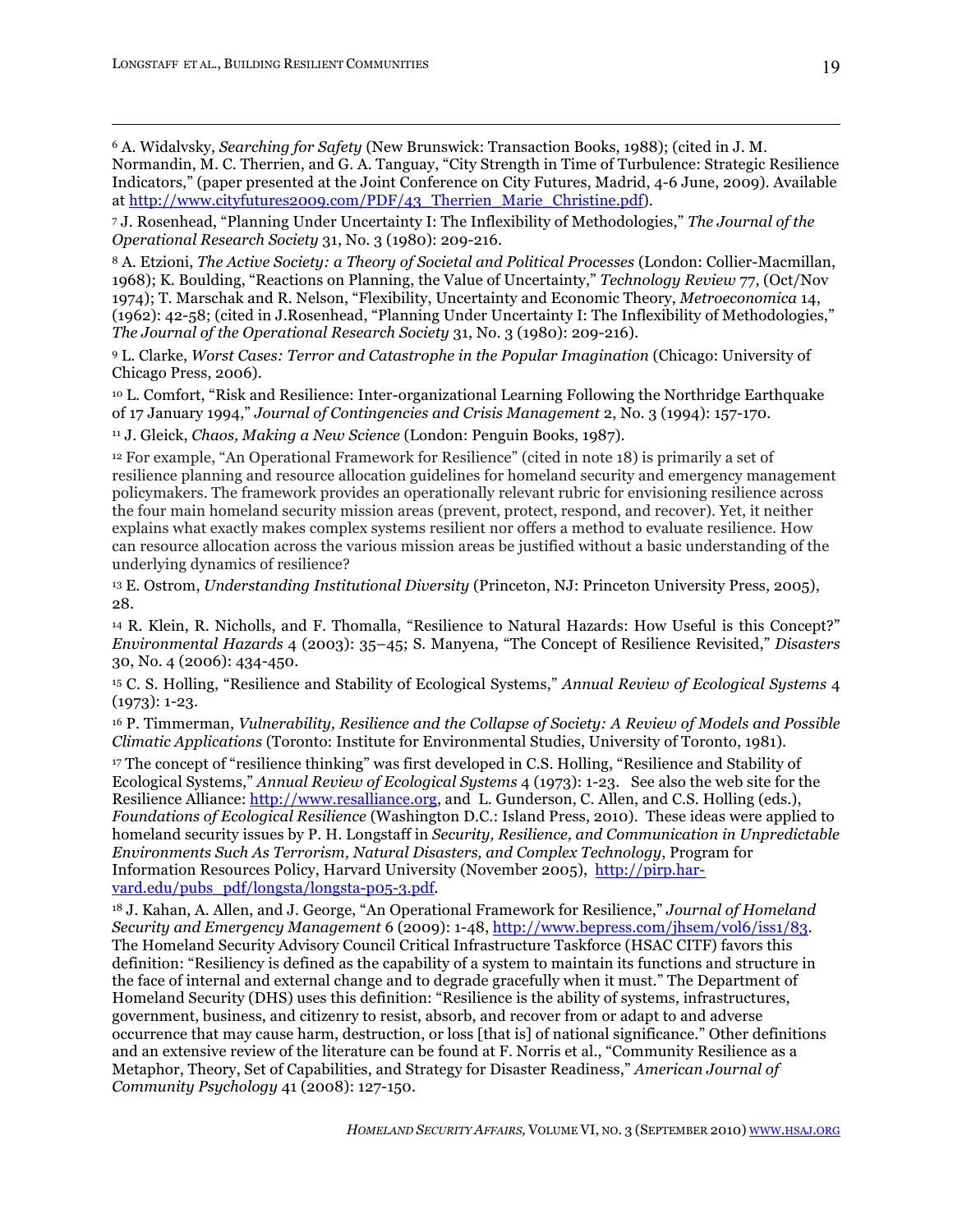19 Phenomena are said to be emergent when they arise from the collective actions of many uncoordinated agents. See, e.g., Steven Johnson, *Emergence: The Connected Lives of Ants, Brains, Cities, and Software* (New York: Scribner, 2001).

20 S.D. Sagan, *The Limits of Safety: Organizations, Accidents, and Nuclear Weapons* (Princeton, NJ: Princeton University Press, 1993).

21 There is growing agreement among many organizational theorists that the best responses to challenges often come from the bottom up and not from the top down, or a combination thereof. See, e.g., John Seely Brown and Paul Duguid, *The Social Life of Information* (Cambridge, MA: Harvard University Press, 2000).

22 For example see M. Bruneau, S. Chang, R. Eguchi, G. Lee, T. O'Rourke, and A. Reinhorn, "A Framework to Quantitatively Assess and Enhance the Seismic Resilience of Communities," *Earthquake Spectra* 19 (2003): 733-752; D. Godschalk, "Urban Hazard Mitigation: Creating Resilient Cities," *Natural Hazards Review* 4, No. 3 (2003): 136-143; and F. Norris et al., "Community Resilience as Metaphor."

23 B. Wisner, P. Blaikie, T. Cannon, and I. Davis, *At Risk: Natural Hazards, People's Vulnerability and Disasters* (London: Routledge, 2004).

<sup>24</sup> F. Norris et al., "Community Resilience as Metaphor," 128.

25 Communities must be thought of as *complex systems* as opposed to simple, linear systems (where 2+2 always equals 4). Researchers from many fields, including public administration, have discovered that complex systems often behave in similar ways; see, e.g., L. Dennard, K. Richardson, and G. Morcol, eds., *Complexity and Policy Analysis: Tools and Methods for Designing Robust Policies in a Complex World* (Goodyear, AZ: ISCE Publishing, 2008). Also, while there is no universally accepted and comprehensive definition of complex systems, there are some things that they seem to have in common: they are made up of many components; contain intricate webs of causal links and feedbacks that are tightly or loosely coupled; have interdependencies among components (or modules); are open to influences from the outside environment; as a whole, are more than a sum of their parts; exhibit nonlinear, dynamic behavior; have so many dimensions or variables that they are mathematically intractable. For an explanation of this list that is readable by a non-specialist, see, Melanie Mitchell, *Complexity: A Guided Tour* (Oxford and New York: Oxford University Press, 2009); and Thomas Homer-Dixon, *The Ingenuity Gap: Facing the Economic, Environmental, and Other Challenges of an Increasingly Complex and Unpredictable World* (New York: First Vintage Books, 2002), 110-115.

26 V. Heiken, R. Brown, G. George, O. Jones, and C. Andersson, "Modeling Cities: The Los Alamos Urban Security Initiative," *Public Works Management and Policy* 4 (2000): 198-212.

<sup>27</sup> T. Lewis and R. Darken, "Potholes and Detours in the Road to Critical Infrastructure Protection Policy*" Homeland Security Affairs* 1, (2005): 1-11, http://www.hsaj.org/?article=1.2.1.

28 R. Platt, *Disasters and Democracy* (Washington, D.C.: Island Press, 1999).

29 B. Sundelius, "A Brief on Embedded Societal Security," *Information & Security* 17 (2005): 23-37.

<sup>30</sup> S. Cutter , L. Barnes, M. Berry, C. Burton, E. Evans, E. Tate, and J. Webb, "A Place-based Model for Understanding Community Resilience to Natural Disasters," *Global Environmental Chan*ge 18, No. 4 (October 2008): 598-606.

31 For a more extensive review on resilience concepts and background literature, see both P.H. Longstaff at note 18 and also, P.H. Longstaff, N. Armstrong, and K. Perrin, "Building Resilient Communities: Tools for Assessment," Project on Resilience and Security white paper, Institute for National Security and Counterterrorism, Syracuse University (March, 2010),

http://insct.syr.edu/uploadedFiles/insct/topics\_and\_projects/resilience/INSCT%20White%20Paper\_Bu ilding%20Resilient%20Communities.pdf.

 $32$  More information about the Resilience Alliance is available at http://www.resalliance.org/1.php.

<sup>33</sup> F. Norris et al., "Community Resilience as Metaphor," 131.

<sup>34</sup> Homeland Security Studies and Analysis Institute, "Resilience Conceptual Development: An Operational Framework for Resilience" (August 27, 2009), 22, http://www.homelandsecurity.org/hsireports/Resilience Task\_09-01.pdf.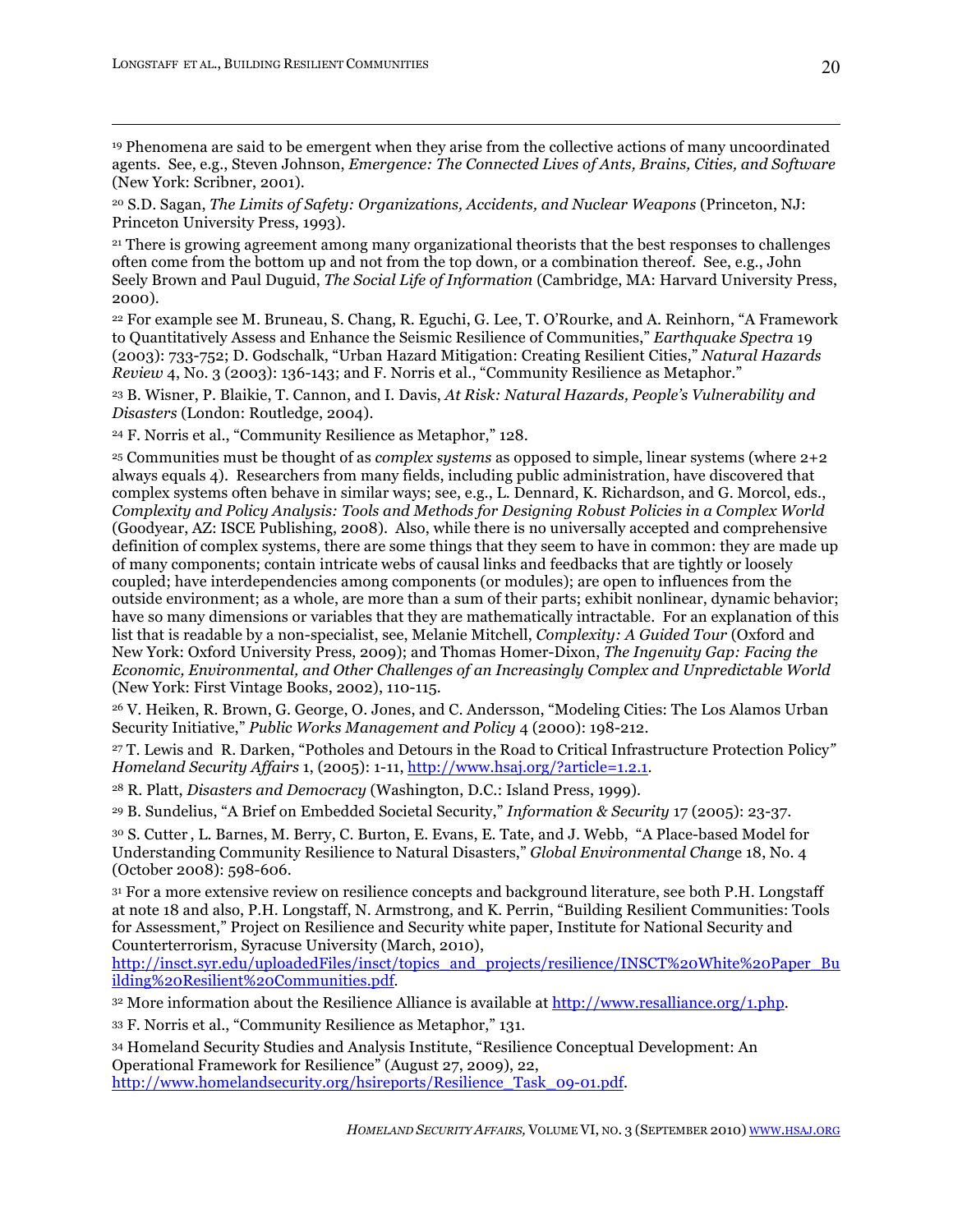35 Researchers in many disciplines have observed that having multiple different options, or diversification of resources, is an asset when developing resilience. See, e.g., W. Brian Arthur, "On the Evolution of Complexity," in *Complexity: Metaphors, Models and Reality* 19, ed. G. Cowan, D. Pines, D. Meltzer (Santa Fe Institute Studies in the Sciences of Complexity Proceedings, 1995), 65-78, 67. However, when a system gets more diverse, its complex interaction networks spread unevenly and the forces working on the system do not have the same effect on the diverse components. Thus, a successful strategy to increase the survivability of individuals or groups in such a system will almost never be "one size fits all" and will be most effective if choices and allocations are made at the lowest possible level.

36 Redundancy is usually a resistance strategy and is employed where the danger to be avoided is relatively predictable or potentially catastrophic. Aircraft, for example, have multiple engines so that if one fails the redundant system will pick up that function. In human-engineered systems, sometimes-identical systems are added to back up critical systems that might fail. This type of redundancy is frequently designed into the system and generally makes it more costly. See, e.g., S.D. Sagan, *The Limits of Safety: Organizations, Accidents, and Nuclear Weapons* (Princeton, NJ: Princeton University Press, 1993).

37 Fundamentally, robustness depends on the ability of individuals, groups, or technologies to tolerate a broad range of conditions. Robust systems have *broad tolerance* for changes in their environment. For example, a machine that can work under a wide variety of external conditions is said to be very robust. In other situations, broad tolerance depends on the ability to adapt to *changing* conditions. For example, some species are said to be robust because they can go into hibernation when water supplies are low. The ability of humans to find new ways to meet their needs in the face of surprise greatly increases their robustness or broad-tolerance resilience. We can often figure out alternative ways to procure water, food, and shelter. Sometimes robustness is accomplished with systems that are capable of performing multiple functions and can act as backup for another system. This is called *distributed robustness* in some systems and redundancy in others, see, e.g., A. Wagner, *Robustness and Evolvability in Living Systems* (Princeton NJ: Princeton University Press, 2005), 239-246.

*Buffering* is also a resilience strategy that results from building diversity and redundancy into a complex system. A buffering strategy may attempt to stop bad things from spreading to critical components of a system, or it might be a conscious allocation of resources that will be kept in reserve to use to shield the systems from the effects of a surprise. Levies are a buffer against rising water in a river. Computer systems often have buffers that will stop a virus from invading critical part of the system. Emergency savings accounts, surplus inventories, and slack time in manufacturing operations are also buffering strategies. All come with significant financial or opportunity cost, but they are good for dealing with frequently occurring or potentially catastrophic risks.

38 There are tradeoffs between these three attributes. For technology with high customer expectations of reliability, betting the farm on redundancy can lead to disaster when the system is faced with a surprise that was not anticipated by the designers, and one that cannot be handled with redundant capabilities. In addition, redundancy and/or diversity could be counterproductive if the complexity of the system makes it more opaque and difficult to understand for the people who must operate it. Redundancy can also lead people to have too much confidence in the system and forget to watch for surprises. Heavy layers of redundancy or lots of diversity can furthermore make it possible to conceal errors and surprises (fearing the 'blame game"), with the result that there is less accurate information about how the system is operating.

39 Complex systems are *adaptive* when individual agents operate independently and change their behavior in response to forces in their environments via feedback. Other agents will copy changes that result in the agents' obtaining more resources. There is some evidence that the most resilient organizations are those that have some experience with surprise and have adapted in order to survive. See Dennis S. Mileti and John H. Sorenson, "Determinants of Organizational Effectiveness in Responding to Low Probability Catastrophic Events," *Columbia Journal of World Business* (Spring 1987): 14. We would thus expect a culture that has not changed or adapted to be less resilient. In addition, the ability of an individual or group to adapt may be tied to the state of their development. Humans, organizations, social systems, and ecosystems all *develop*; that is, they change over time in form and function such that they grow, mature, die, and change in interesting ways characteristic of the species or type of organization or ecosystem, as shaped by cultural and biological evolution; see L. Gunderson and C.S. Holling, eds.,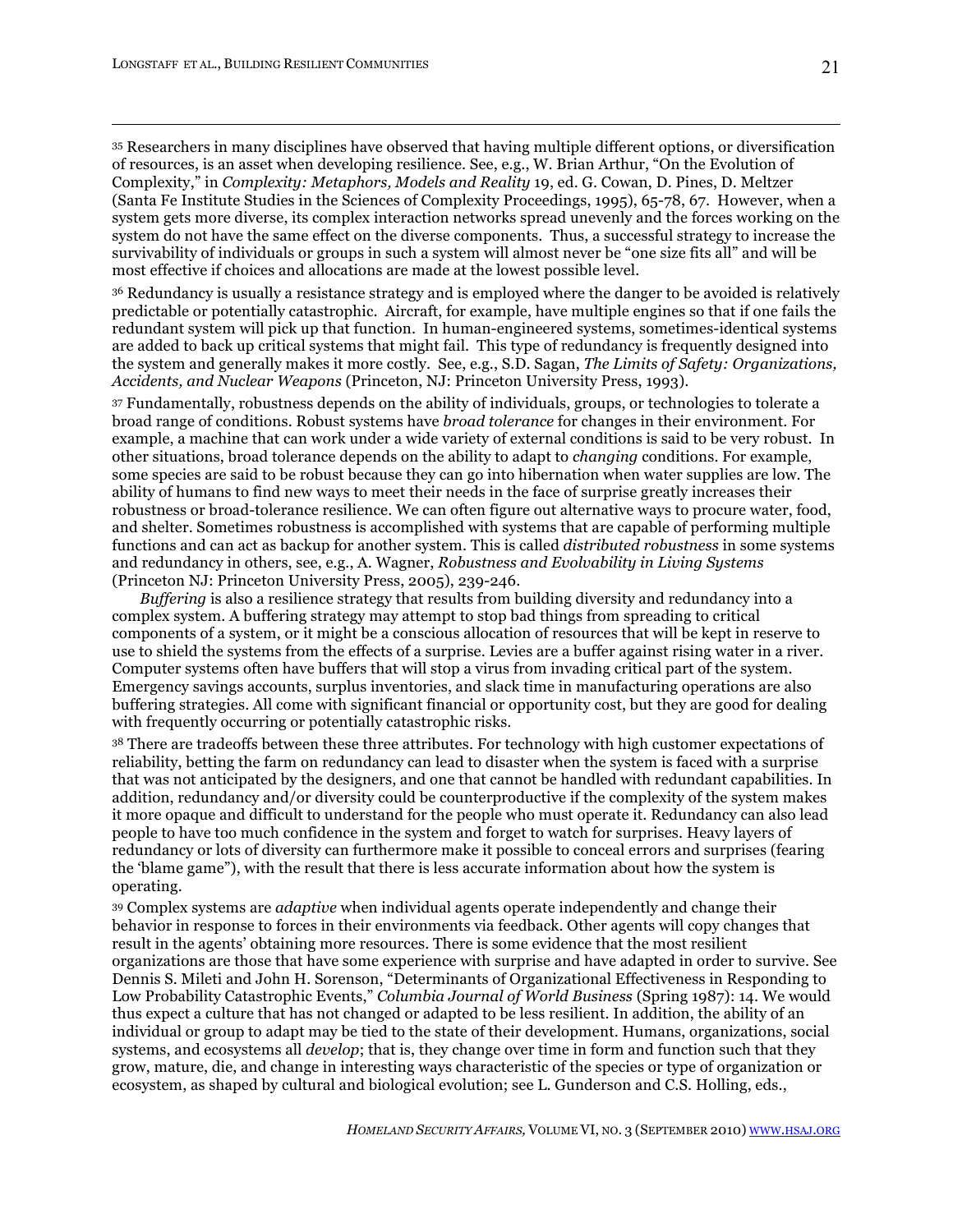*Panarchy: Understanding Transformations in Human and Natural Systems* (Washington, DC: Island Press, 2002).

40 F. Berkes and C. Folke, "Back to the Future: Ecosystem Dynamics and Local Knowledge," in Gunderson and Holling, *Panarchy*, 141.

41 F. Berkes, "Understanding Uncertainty and Reducing Vulnerability: Lessons from Resilience Thinking," *Natural Hazards* 41 (2007): 291.

42 Ibid.

 $\overline{a}$ 

43 See P.H. Longstaff at note 18.

44 Ibid., citing C. Folke, S. Carpenter, T. Elmqvist, L. Gunderson, C.S. Holling and B. Walker, "Resilience and Sustainable Development: Building Adaptive Capacity in a World of Transformations," International Council for Science, ISCU Series on *Science for Sustainable Development*, No. 3 (April 2002), http://www.sou.gov.se/mvb/pdf/resiliens.pdf.

<sup>45</sup> K.G. Tidball and M.E. Krasny, "From Risk to Resilience: What Role for Community Greening and Civic Ecology in Cities?" in A. Wals, ed., *Social Learning Towards a more Sustainable World* (Wagengingen Academic Press, 2007), 149-164.

46 There is almost universal agreement that the best starting point for trying to manage an unpredictable system is to identify the various temporal and organizational scales involved. See P. H. Longstaff at note 18. In systems that operate on more than one scale, resilience strategies can operate within each scale but also across scales. For example, in the human body, the immune system acts first on a local scale to confront an infection by sending a variety of forms of immune cells (within-scale resilience through diversity). If this strategy fails, the system responds by "scaling up" its response and inducing fever. When similar functions (not necessarily similar mechanisms) operate across scales, they make the system more resilient because they are redundant: if one function fails, the other goes into action. Each level of the system operates separately, and often each level has its own emergent properties and/or operates over different time scales and responds to different cycles. Surprises or risks that manifest themselves over a long period require different strategies than dangers that can pop up at any time. Risks to one part of the system are treated differently from those that might affect the entire system. The boundaries between scales should receive careful attention because that is where surprises are likely to occur.

47 Network theory and science provide a substantial knowledge base on the significance of social and organizational links. See, e.g., A. Barabasi, *Linked: The New Science of Networks* (Cambridge, MA: Perseus Press, 2002), Chapter Six; D. J. Watts, *Small Worlds: The Dynamics of Networks Between Order and Randomness* (Princeton, NJ: Princeton University Press, 1999), 285; J.W. Meyer and W. R. Scott, *Organizational Environments: Ritual and Rationality* (Beverly Hills, CA: Sage, 1983); B. Uzzi, "Social Structure and Competition in Interfirm Networks: The Paradox of Embeddedness," *Administrative Science Quarterly* 42, No. 1 (1997): 35-67; M. J. Dollinger, "The Evolution of Collective Strategies in Fragmented Industries," *Academy of Management Review* 15, No. 2 (1990): 266–285; E. Patterson, D. Woods, R. Cook, and M. Render, "Collaborative Cross-Checking to Enhance Resilience," *Cognition, Technology and Work* 9, No. 3 (2007): 155-162; J. D. Orton and K. E. Weick, "Loosely Coupled Systems: A Reconceptualization," *Academy of Management Review* 15, No. 2 (1990): 203–223.

<sup>48</sup> See, e.g., M. Granovetter, "The Strength of Weak Ties," *The American Journal of Sociology* 48, No. 6 (1973): 1360-1380; S. Snook, *Friendly Fire: The Accidental Shootdown of U.S. Black Hawks Over Northern Iraq* (Princeton, N.J.: Princeton University Press, 2000).

<sup>49</sup> K. Perrin, "Operationalizing Resilience: Assessment Models for Community Resilience," resilience and security working paper (Institute for National Security and Counterterrorism, Syracuse University, August 2009), http://www.insct.syr.edu/Projects/Resilience/Home.htm.

<sup>50</sup> Additionally, these subsystems closely correspond to the six Recovery Support Functions outlined in the Department of Homeland Security's draft *National Disaster Recovery Framework* (Washington, DC: February 2010): Community Planning & Capacity Building; Economic Development; Health, Social & Community Services; Housing; Infrastructure Systems; and Natural and Cultural Resources. The major difference in our approach is that "housing" would be considered within the scope of physical infrastructure and "cultural resources" would be included in civil society. Fundamentally, both our chosen subsystems and DHS recovery support functions address the same core elements of a community – the